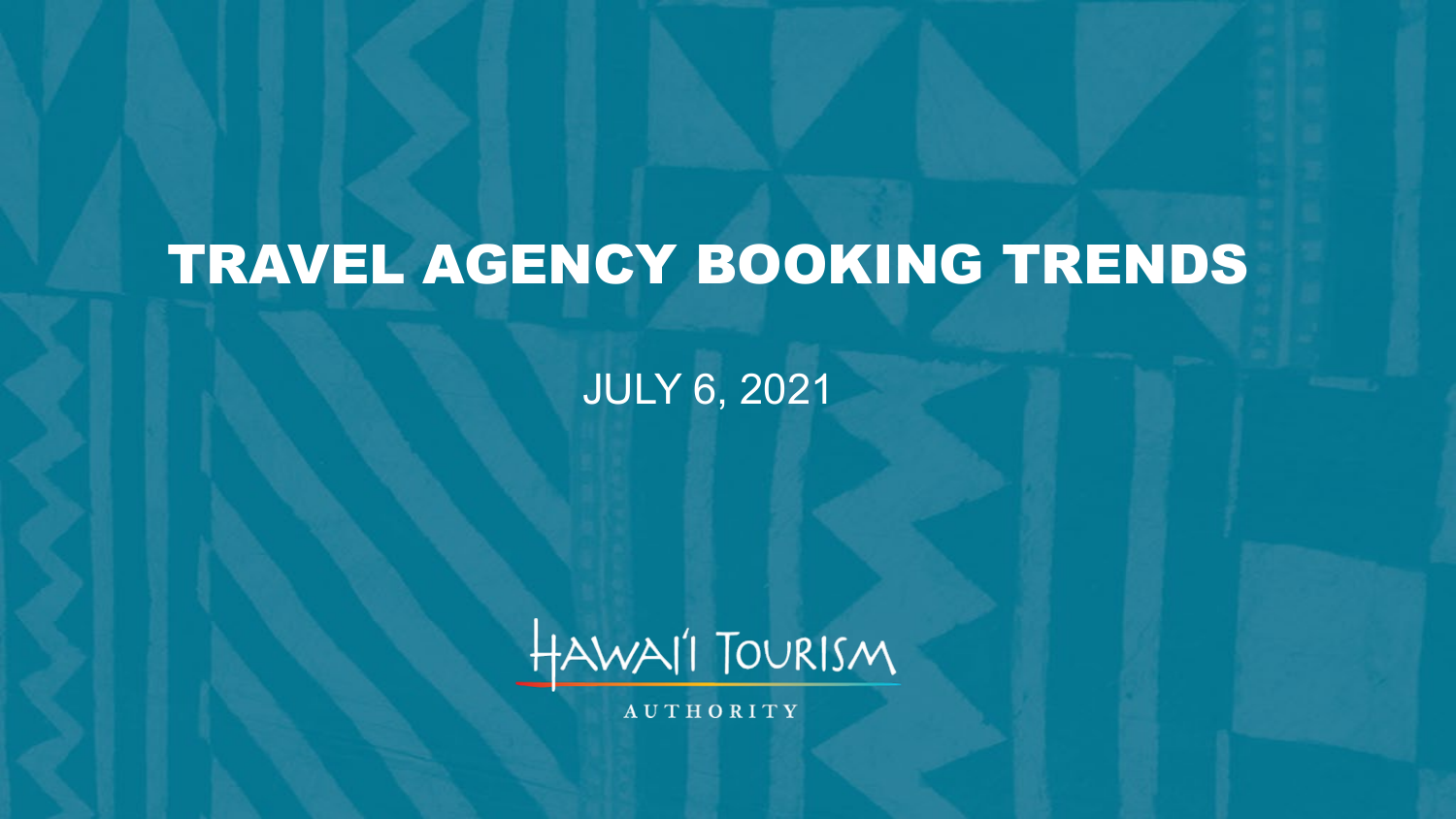# Global Agency Pro

- HTA subscribes to Global Agency Pro, an online travel distribution system consisting of Travel Agency data.
- Global Agency Pro provides access to over 90% of the world's Travel Agency airline transactions.
- The database consists of five years of historical ticketing data and one year of advance purchase data.
- The information is updated daily with a recency of two days prior to current date.

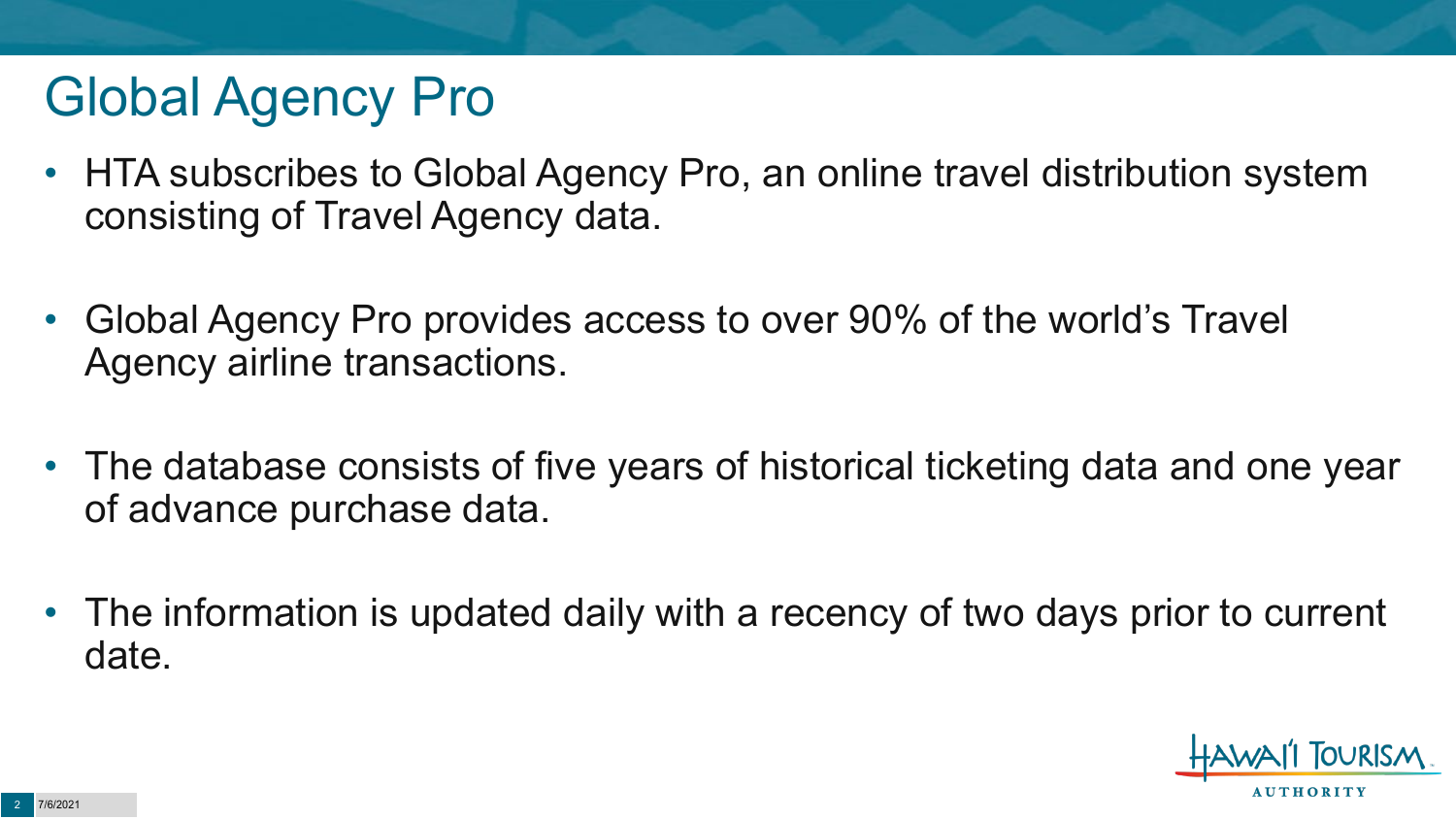# Global Agency Pro Index

#### • Bookings

– Net sum of the number of visitors (i.e., excluding Hawai'i residents and inter-island travelers) from Sales transactions counted, including Exchanges and Refunds.

#### • Booking Date

– The date on which the ticket was purchased by the passenger. Also known as the Sales Date.

#### • Travel Date

– The date on which travel is expected to take place.

#### • Point of Origin Country

– The country which contains the airport at which the ticket started.

#### • Travel Agency

– Travel Agency associated with the ticket is doing business (DBA).

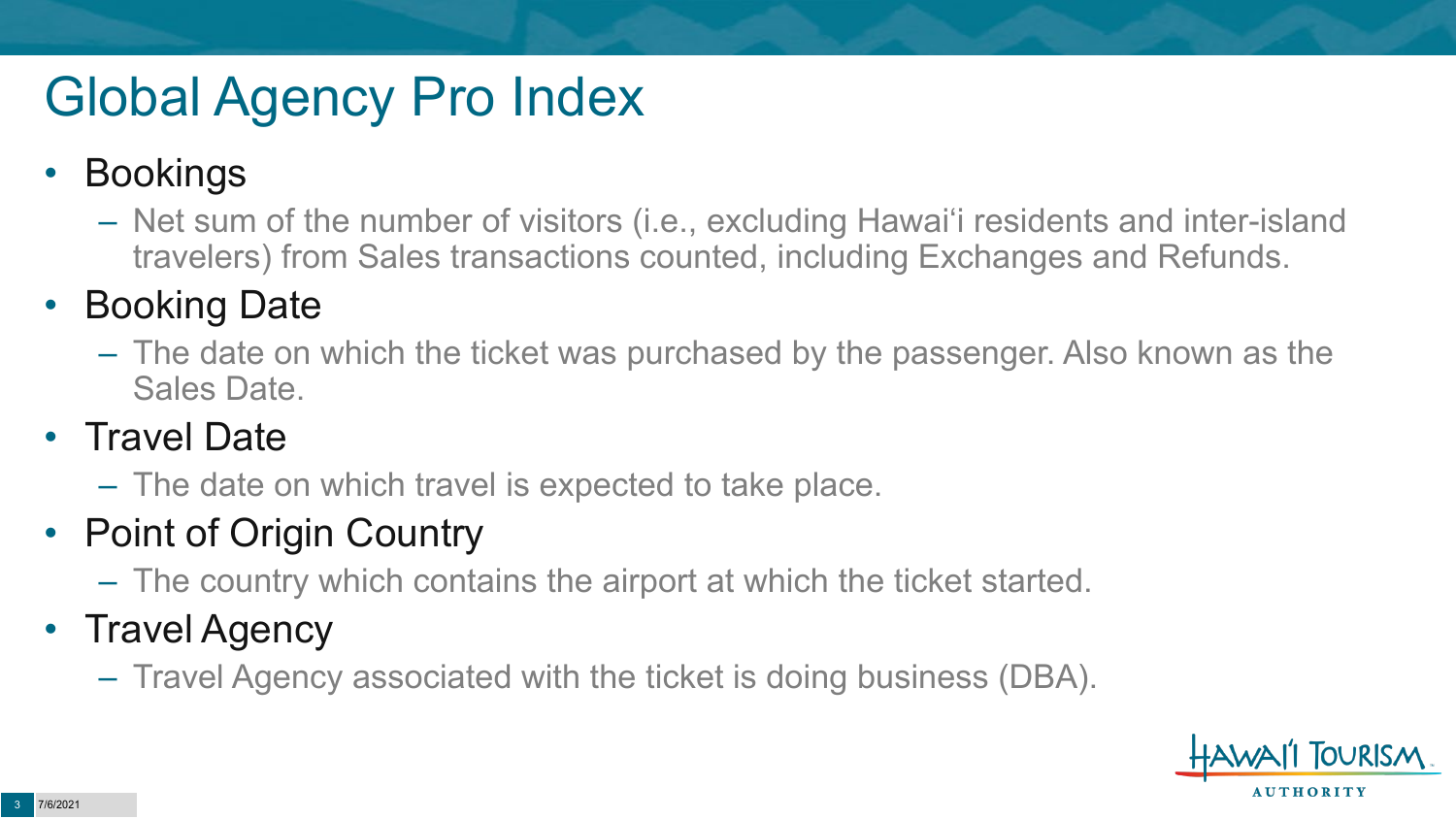US

#### Travel Agency Booking Pace for Future Arrivals, by Month

#### Travel Agency Booking Pace for Future Arrivals, by Quarter

**OURISM** 

**AUTHORITY** 



Source: Global Agency Pro as of 07/04/21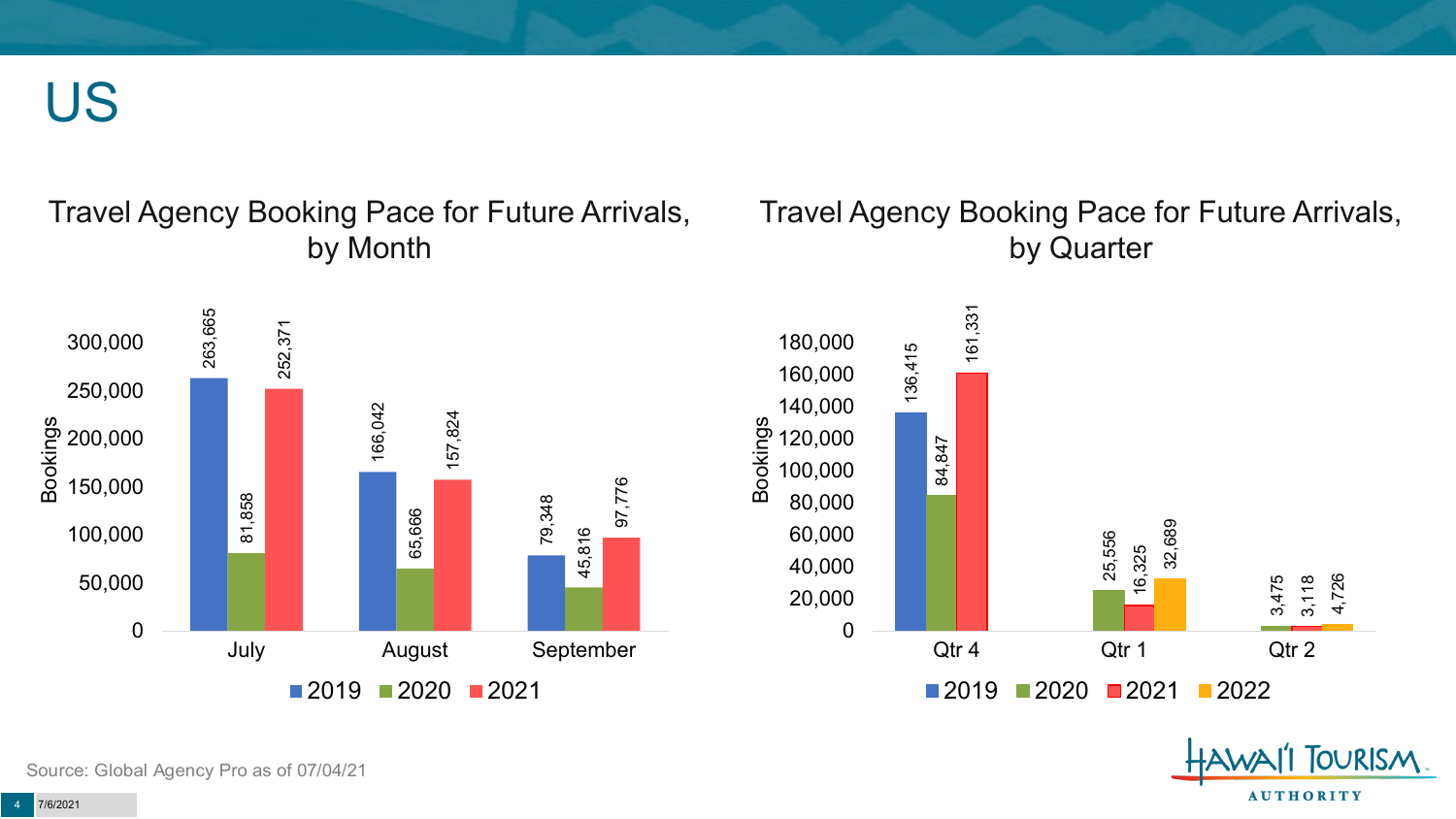

#### Travel Agency Booking Pace for Future Arrivals, by Month



#### Travel Agency Booking Pace for Future Arrivals, by Quarter



**OURISM** 

**AUTHORITY** 

Source: Global Agency Pro as of 07/04/21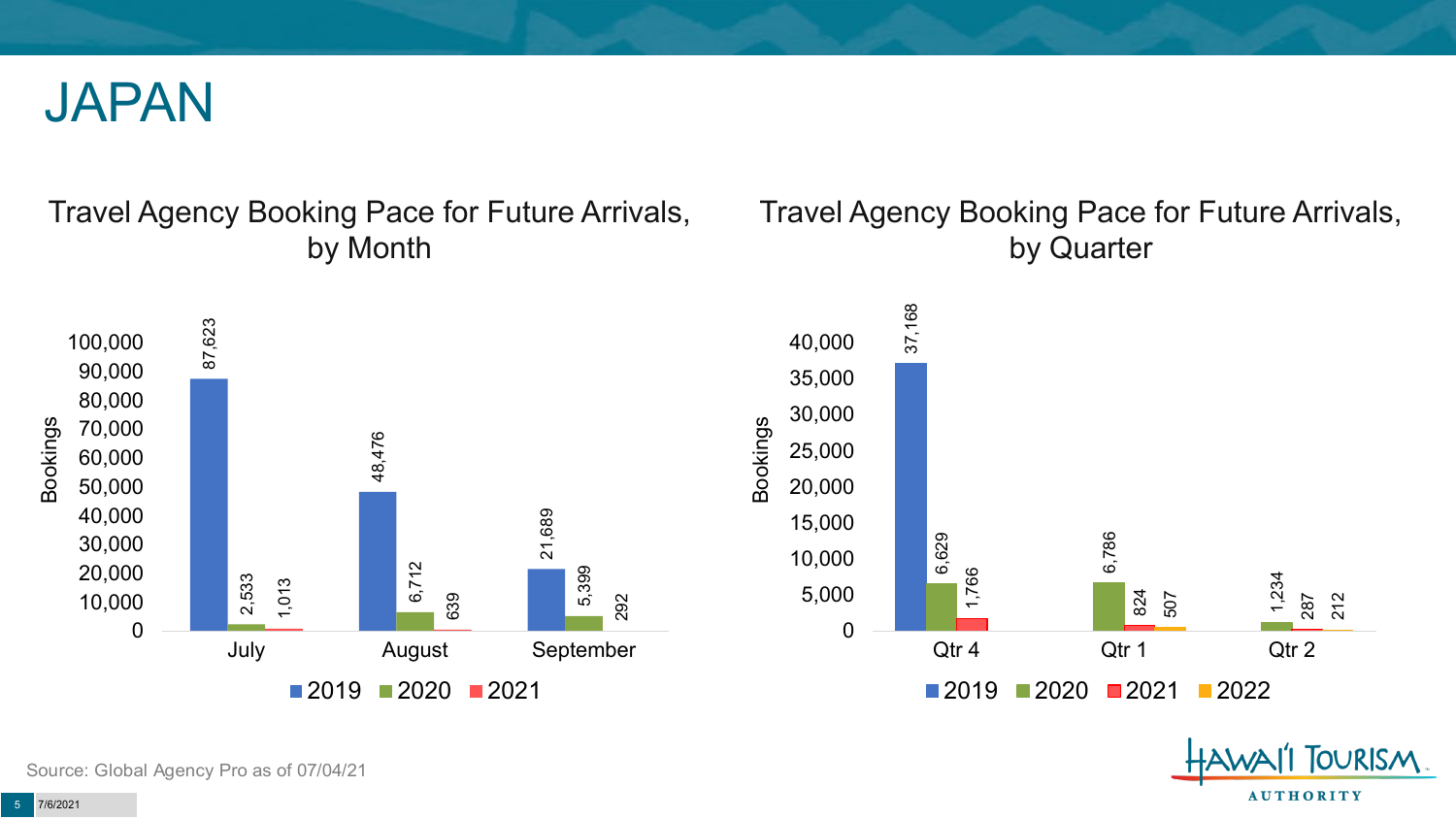#### CANADA

Travel Agency Booking Pace for Future Arrivals, by Month

#### Travel Agency Booking Pace for Future Arrivals, by Quarter





**FOURISM** 

**AUTHORITY** 

Source: Global Agency Pro as of 07/04/21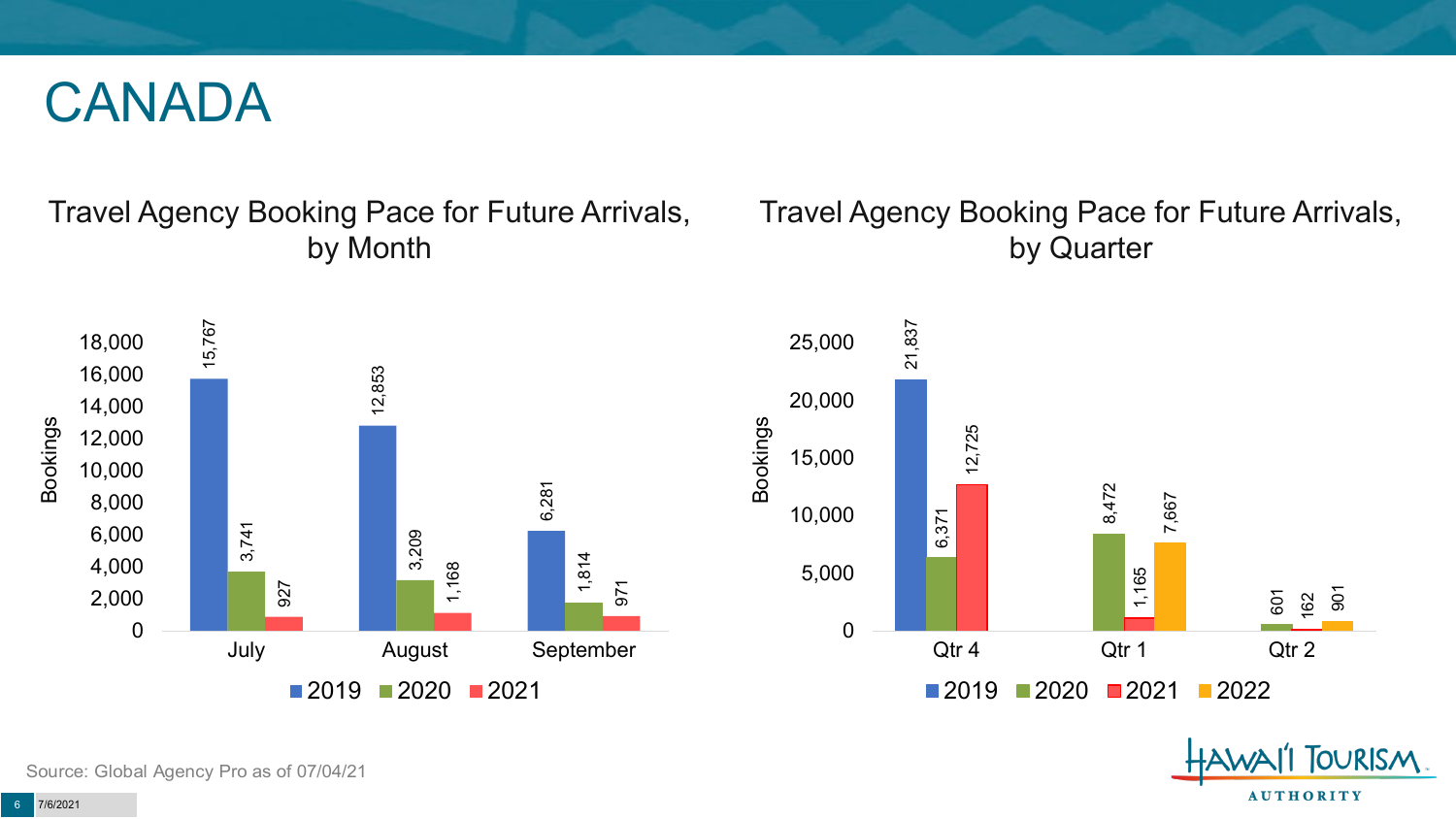#### KOREA

#### Travel Agency Booking Pace for Future Arrivals, by Month

#### Travel Agency Booking Pace for Future Arrivals, by Quarter

OURISM.

**AUTHORITY** 



Source: Global Agency Pro as of 07/04/21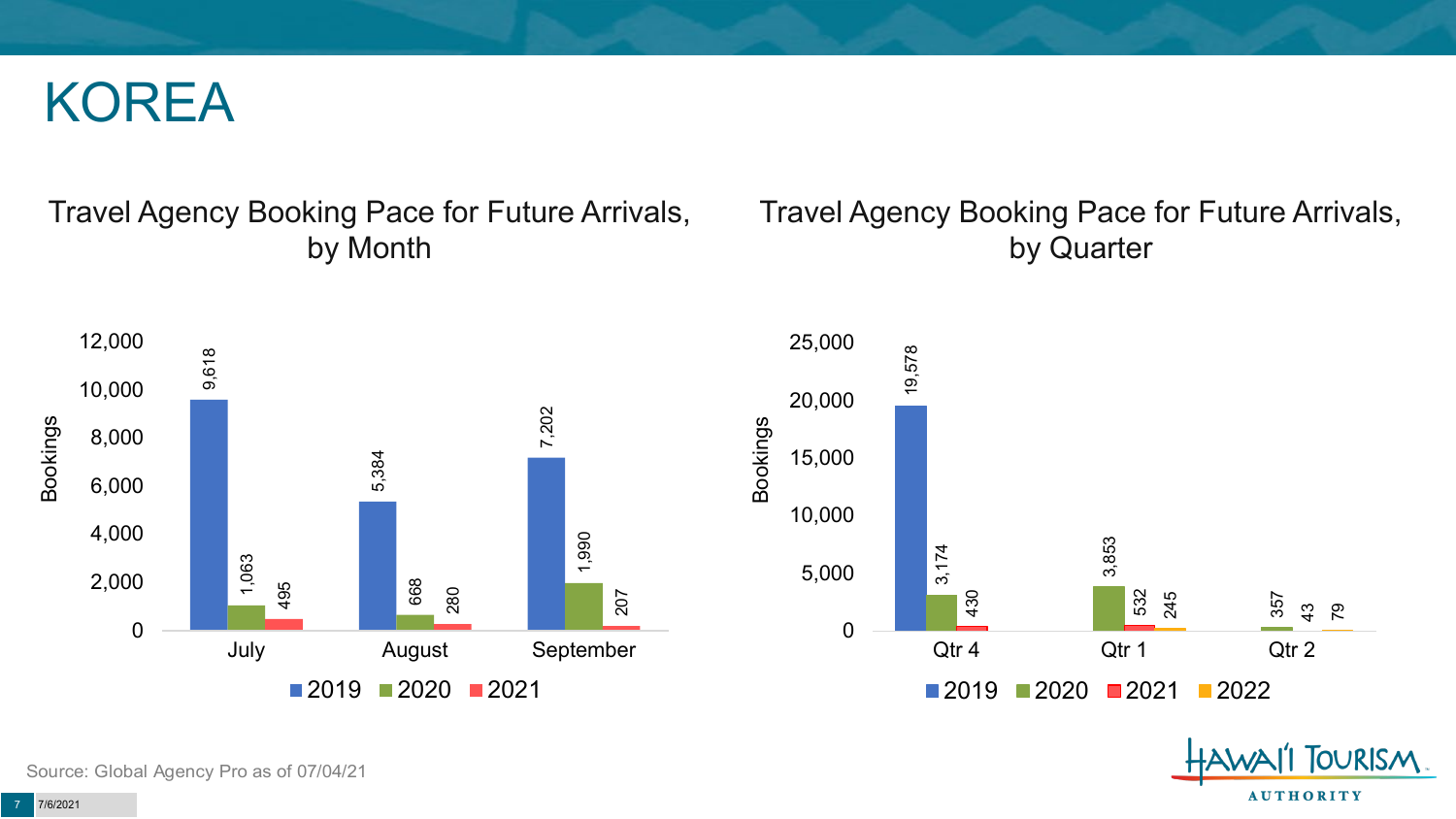#### AUSTRALIA

Travel Agency Booking Pace for Future Arrivals, by Month



#### Travel Agency Booking Pace for Future Arrivals, by Quarter



OURISM.

**AUTHORITY** 

Source: Global Agency Pro as of 07/04/21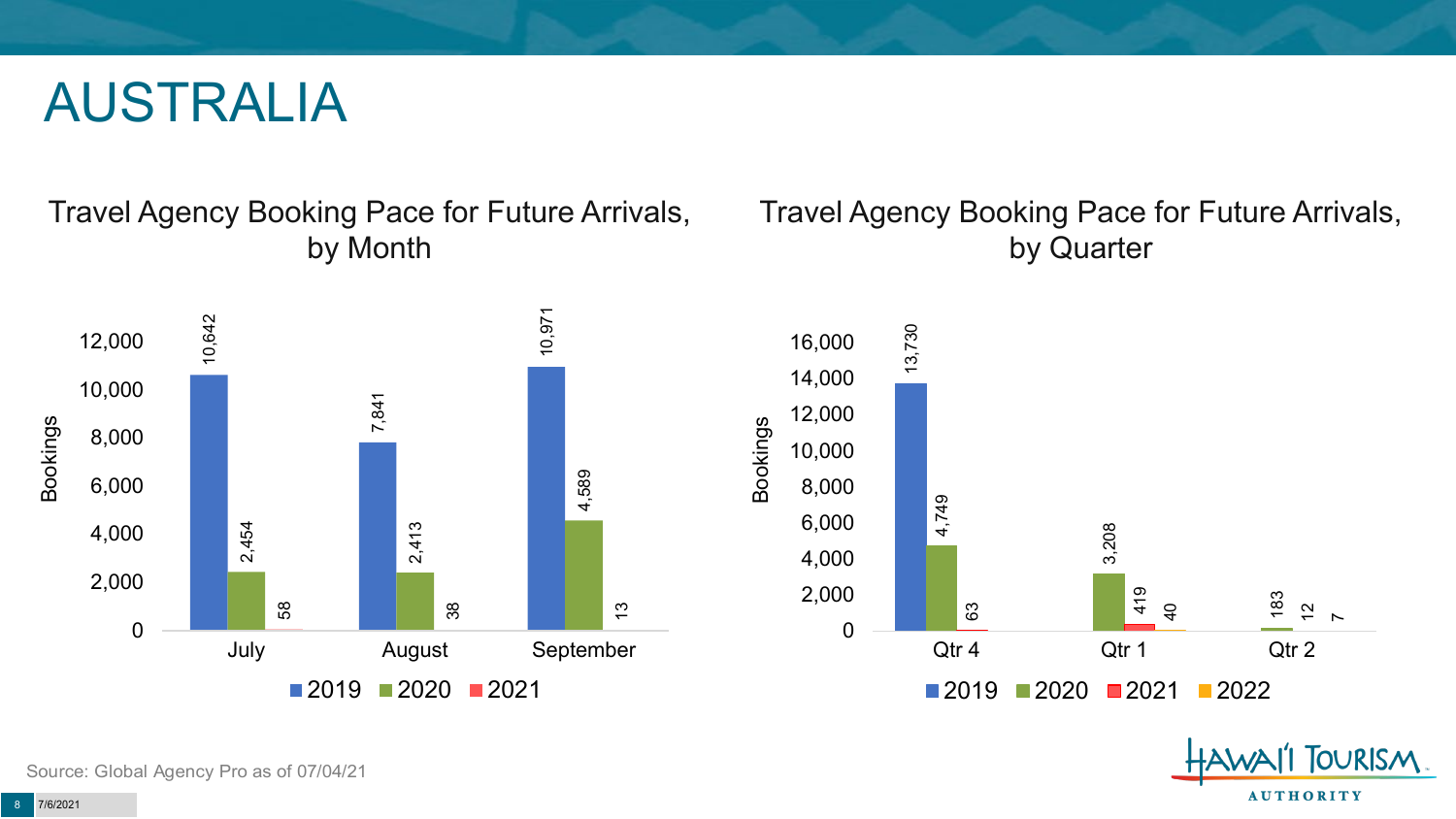# O'ahu by Month 2021











Source: Global Agency Pro as of 07/04/21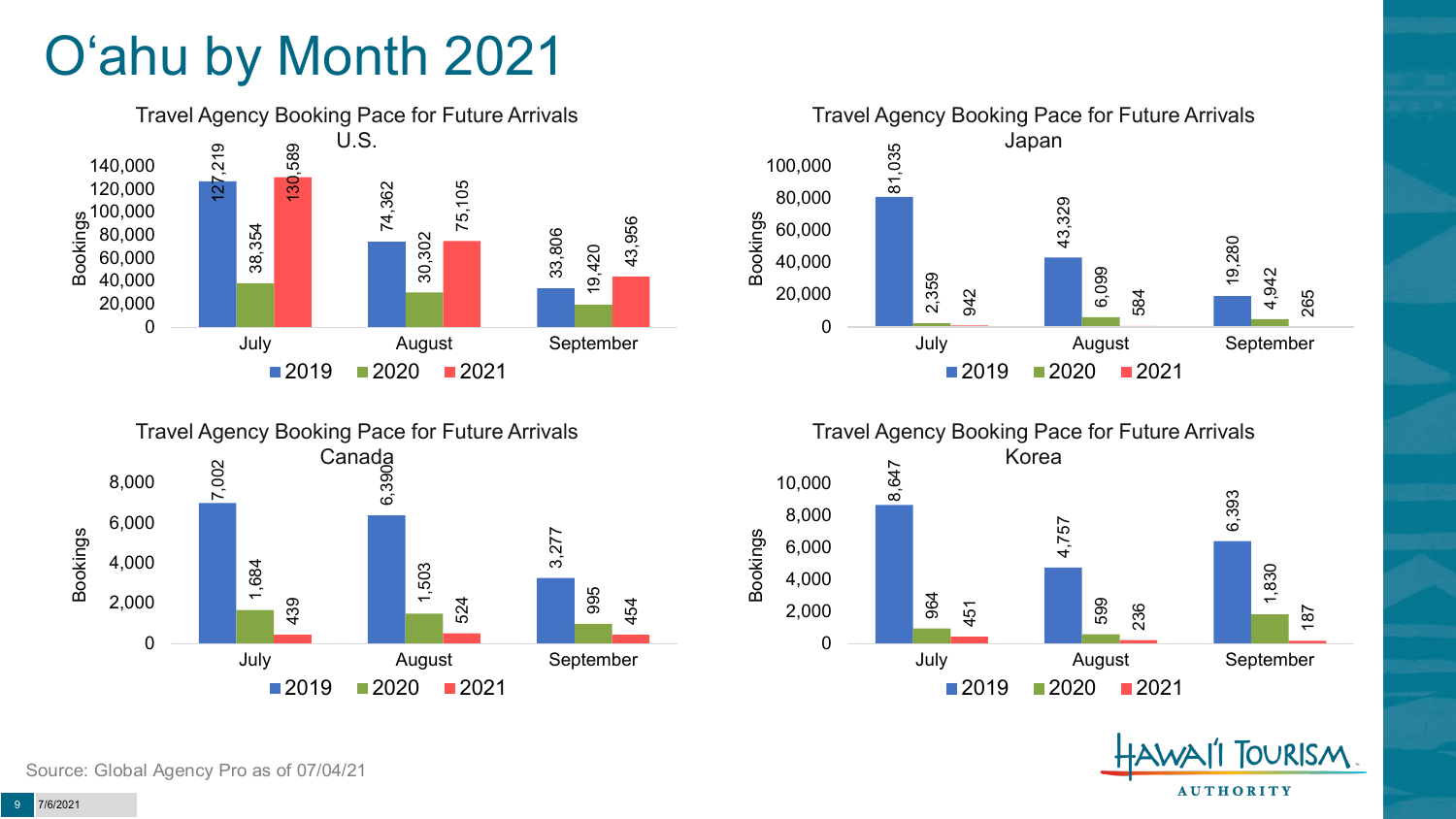# O'ahu by Month 2021 (cont.)



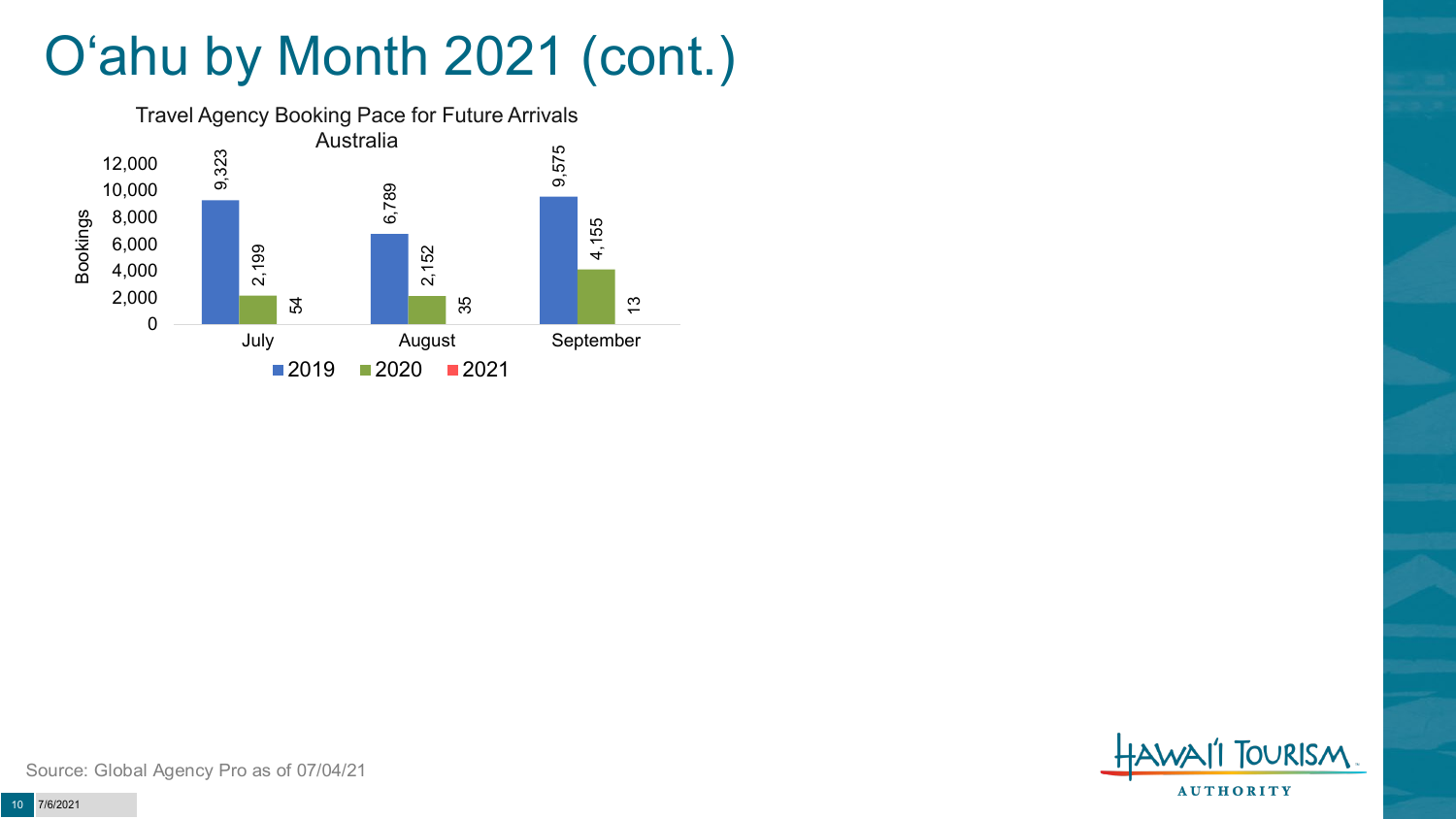### O'ahu by Quarter 2021









**TOURISM** 

**AUTHORITY** 

Source: Global Agency Pro as of 07/04/21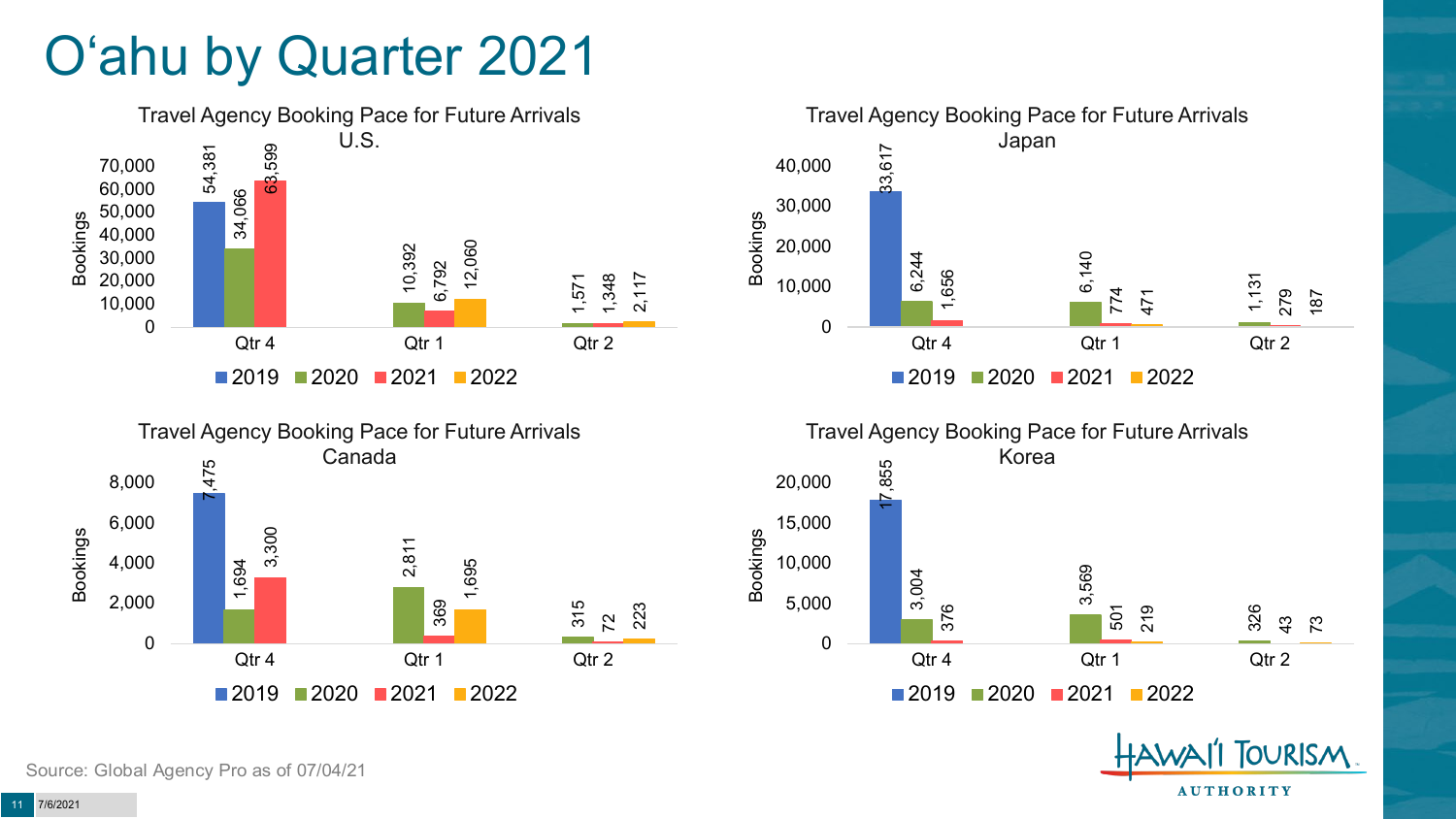### O'ahu by Quarter 2021 (cont.)



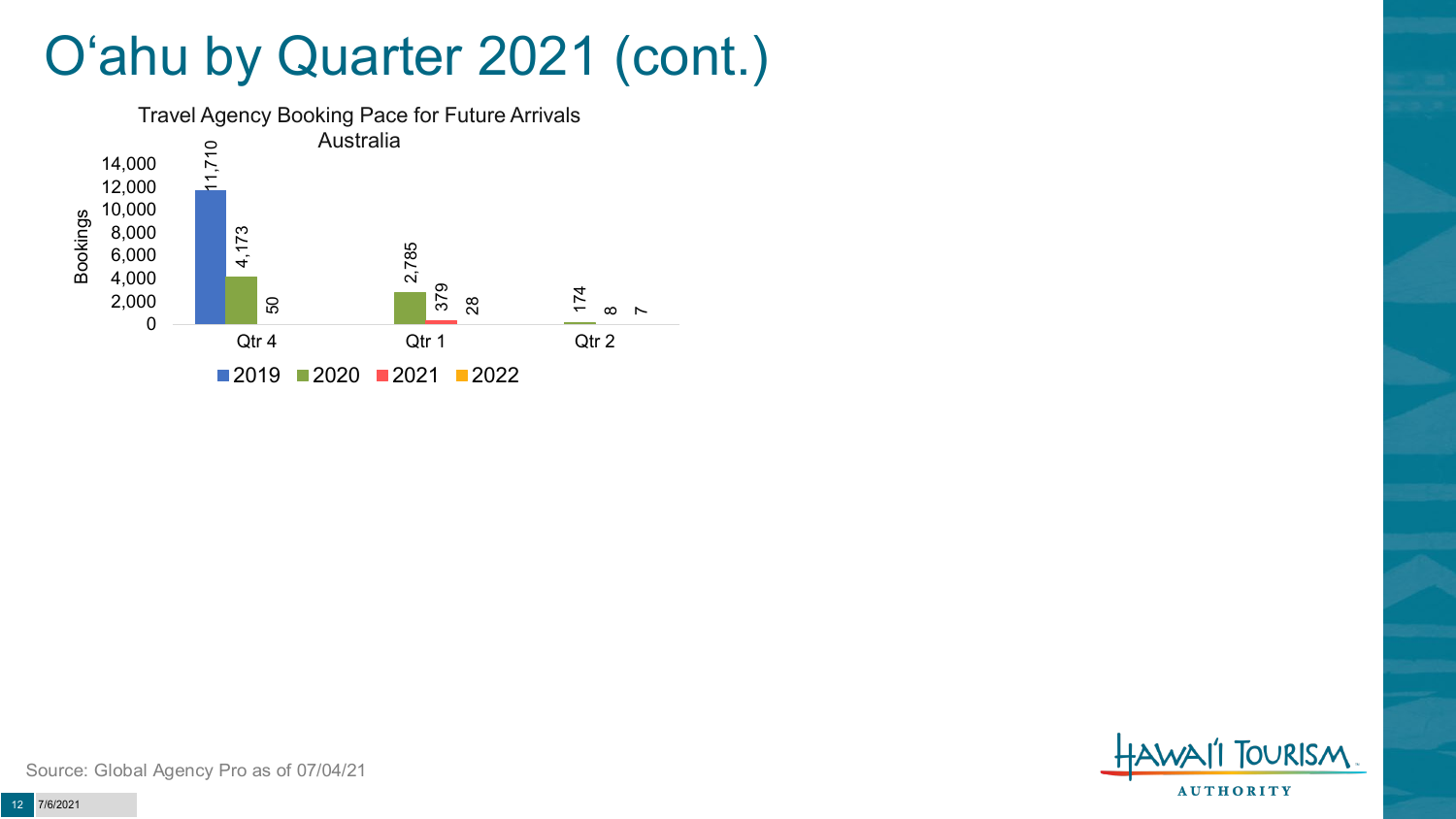# Maui by Month 2021











Source: Global Agency Pro as of 07/04/21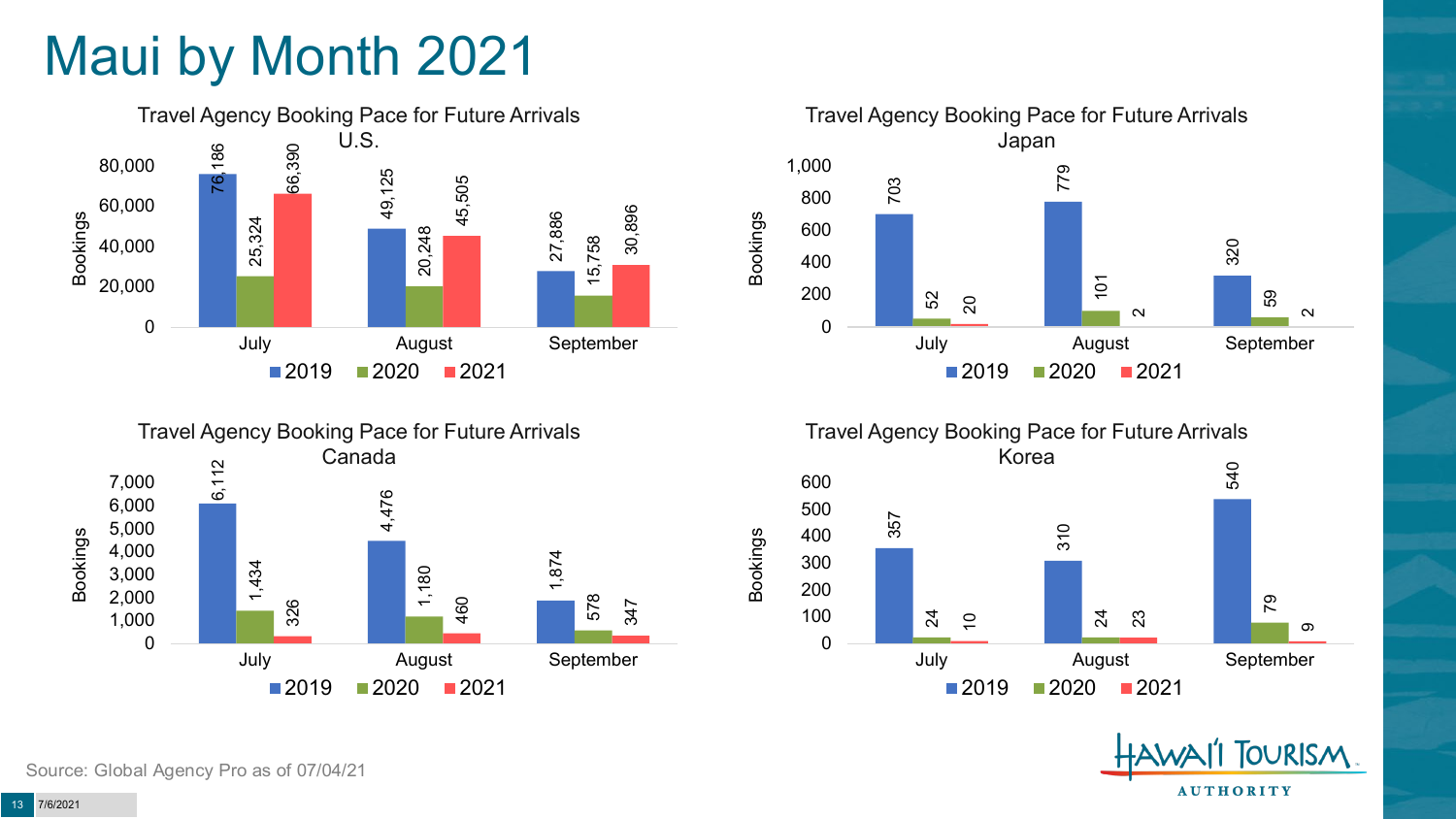# Maui by Month 2021 (cont.)



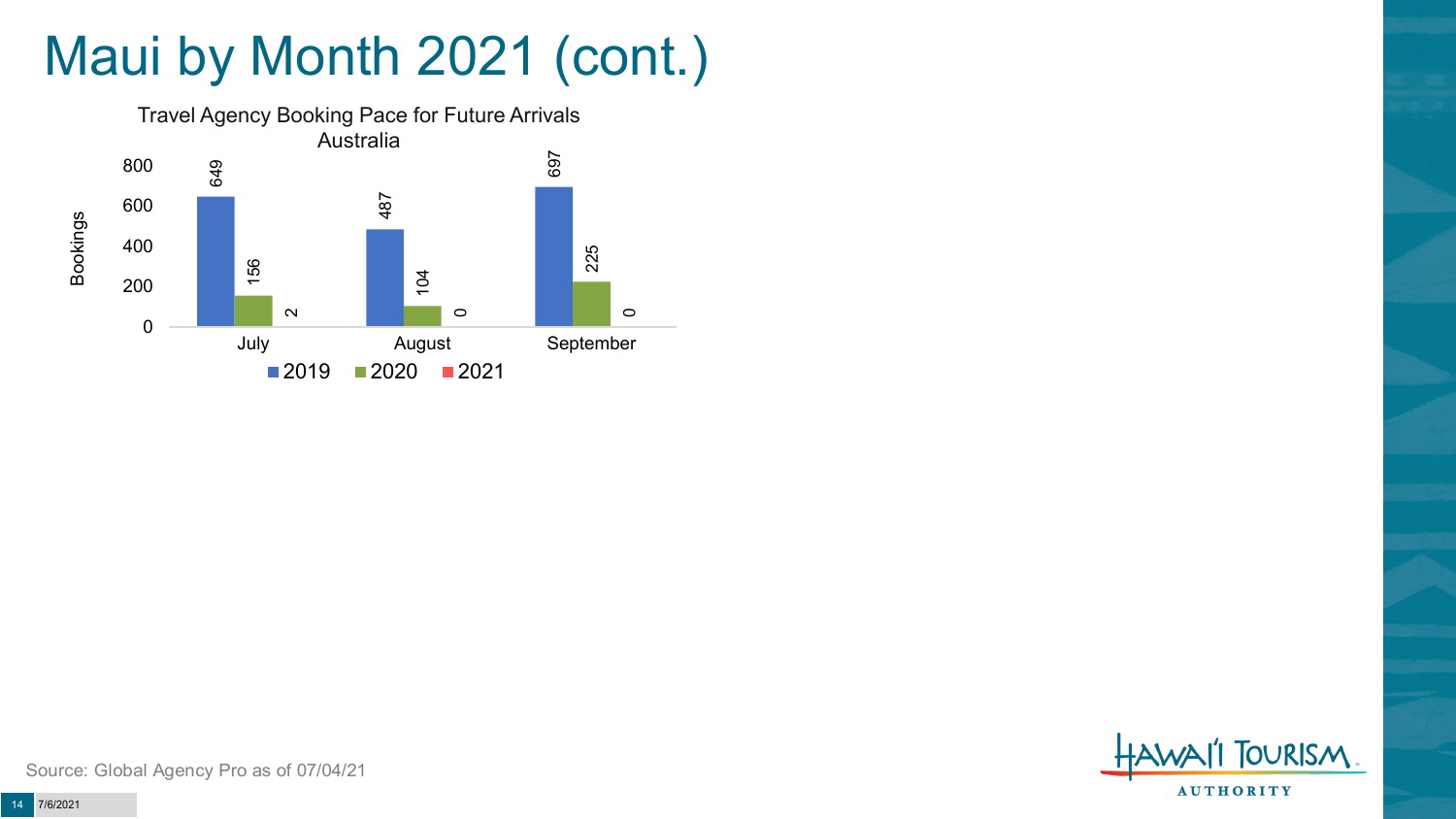### Maui by Quarter 2021





Travel Agency Booking Pace for Future Arrivals Japan 541 69 79 27 20 2<br>2<br>2 75 0 100 200 300 400 500 600 Qtr 4 Qtr 1 Qtr 2 ■2019 ■2020 ■2021 ■2022

Bookings



**TOURISM** 

**AUTHORITY** 

Source: Global Agency Pro as of 07/04/21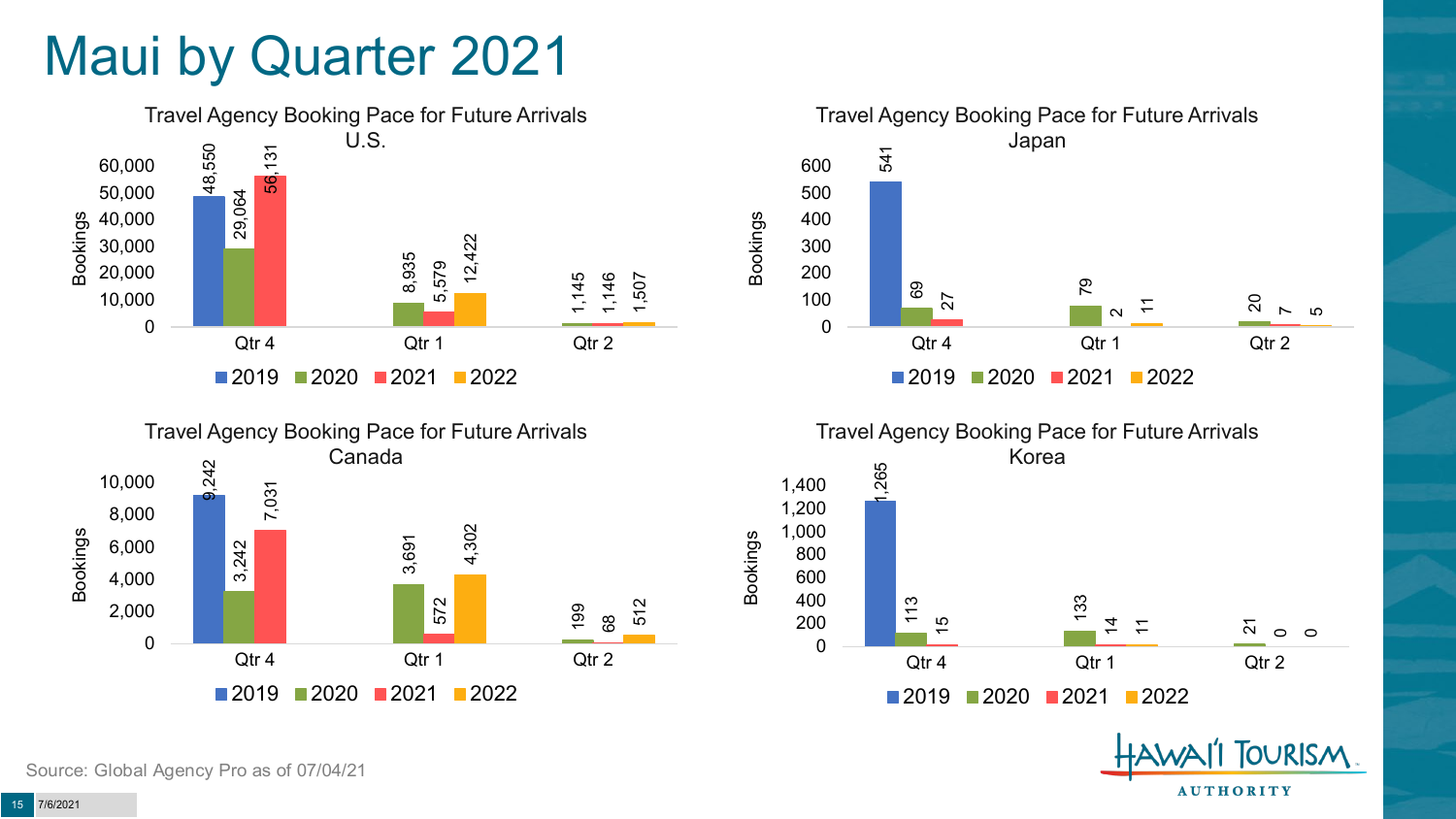### Maui by Quarter 2021 (cont.)



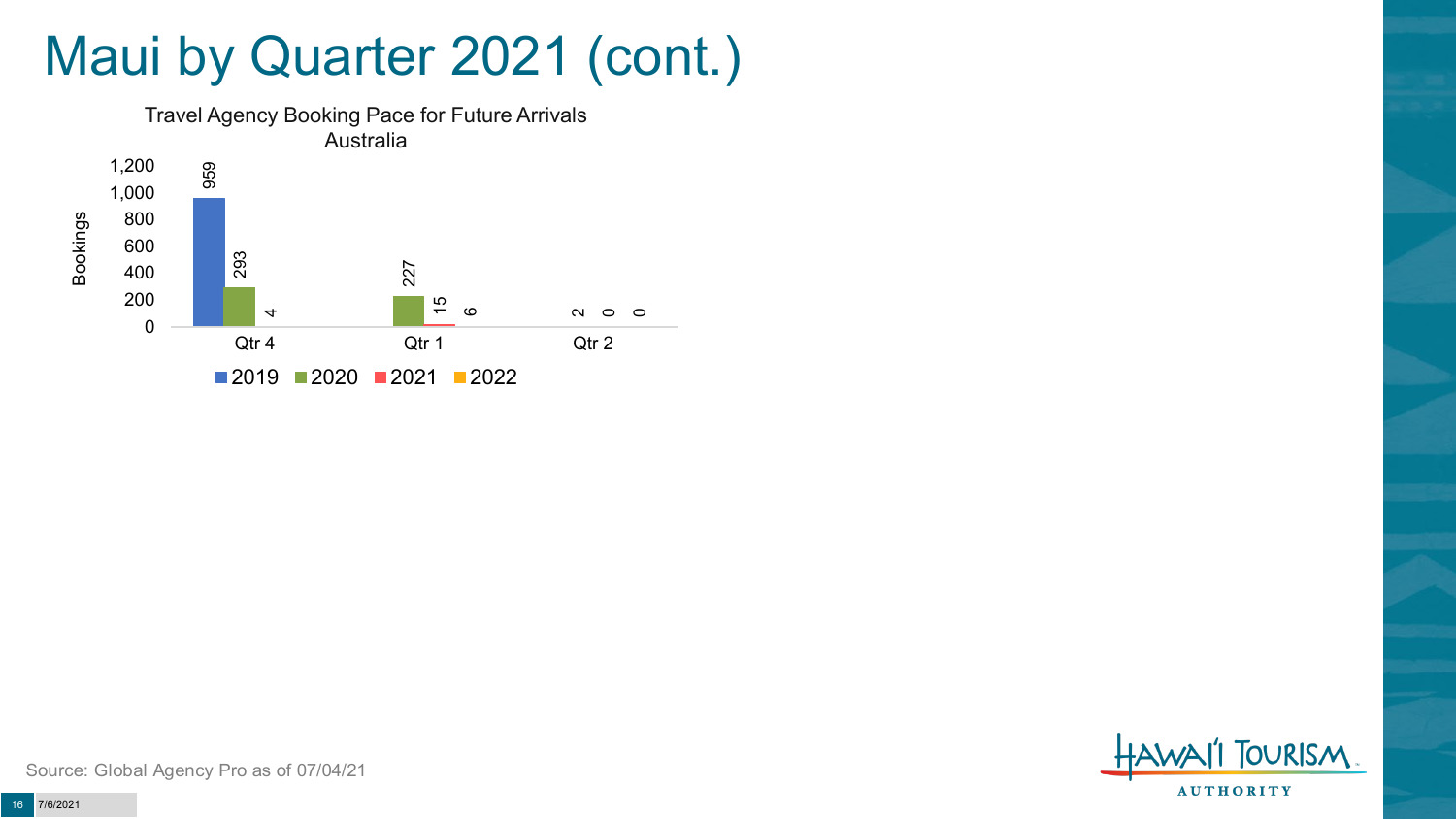# Moloka'i by Month 2021









Bookings





Source: Global Agency Pro as of 07/04/21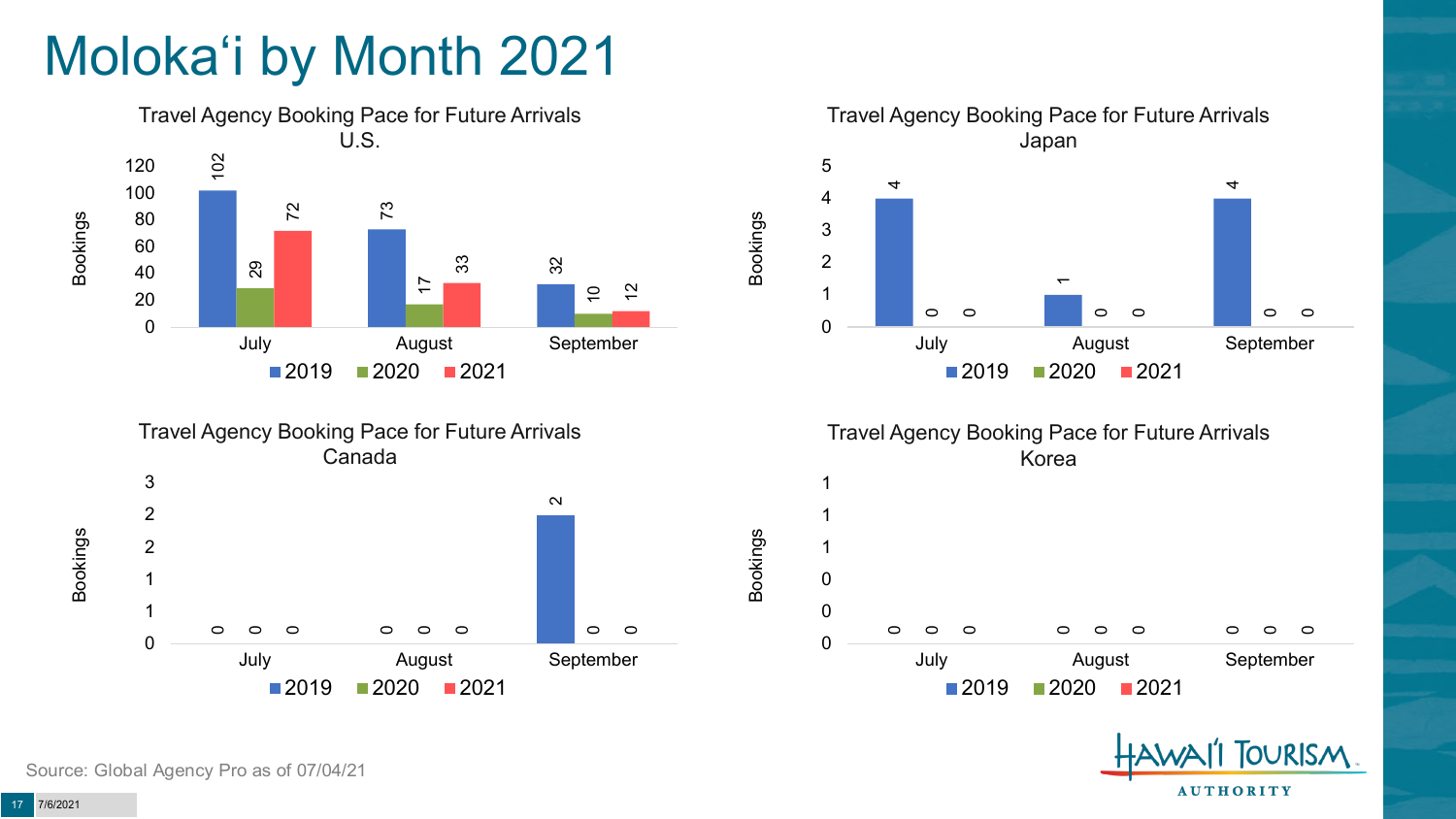# Moloka'i by Month 2021 (cont.)



**TOURISM AUTHORITY** 

Source: Global Agency Pro as of 07/04/21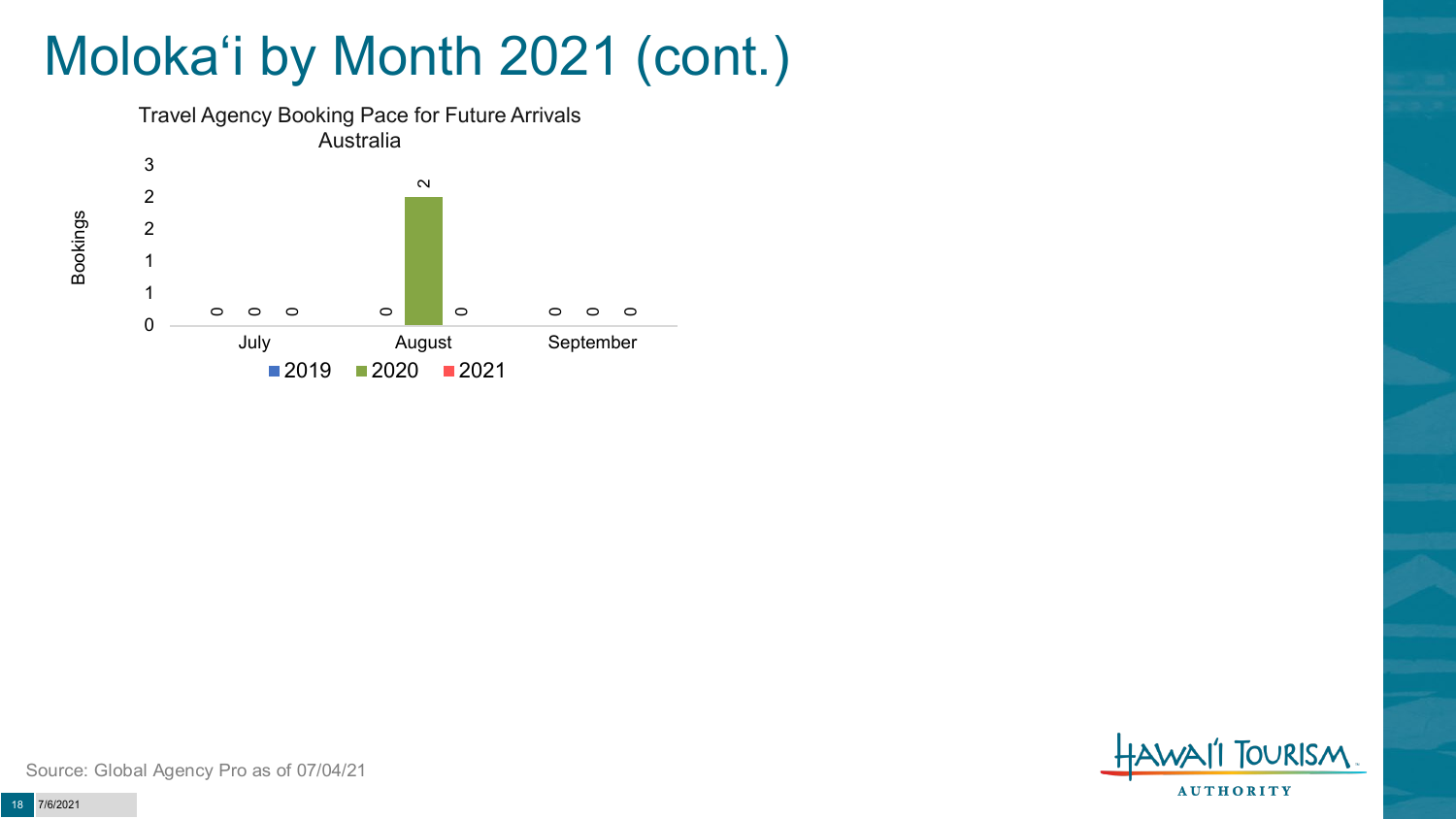## Moloka'i by Quarter 2021







2020 2021 2022



Source: Global Agency Pro as of 07/04/21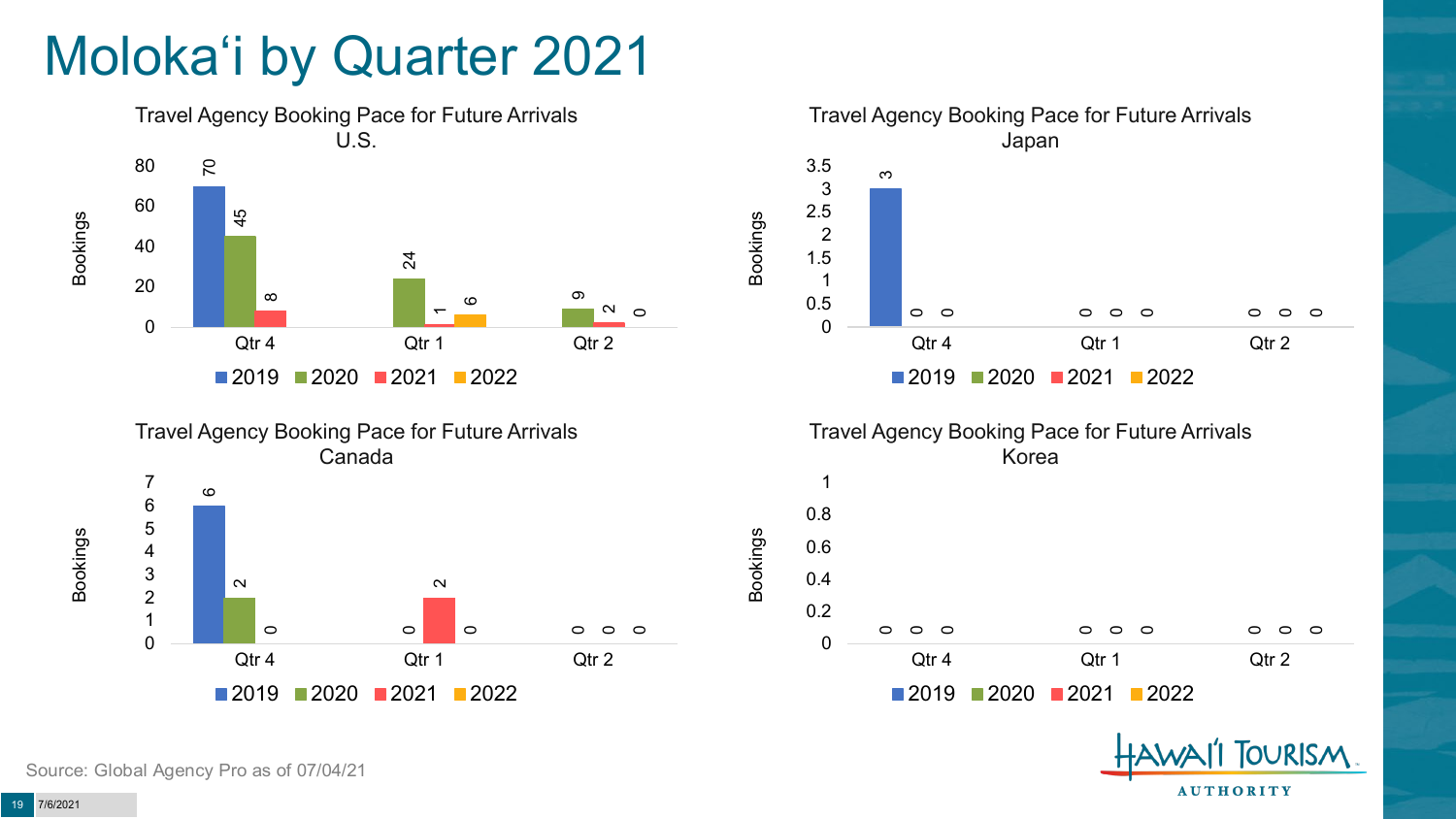### Moloka'i by Quarter 2021 (cont.)





Source: Global Agency Pro as of 07/04/21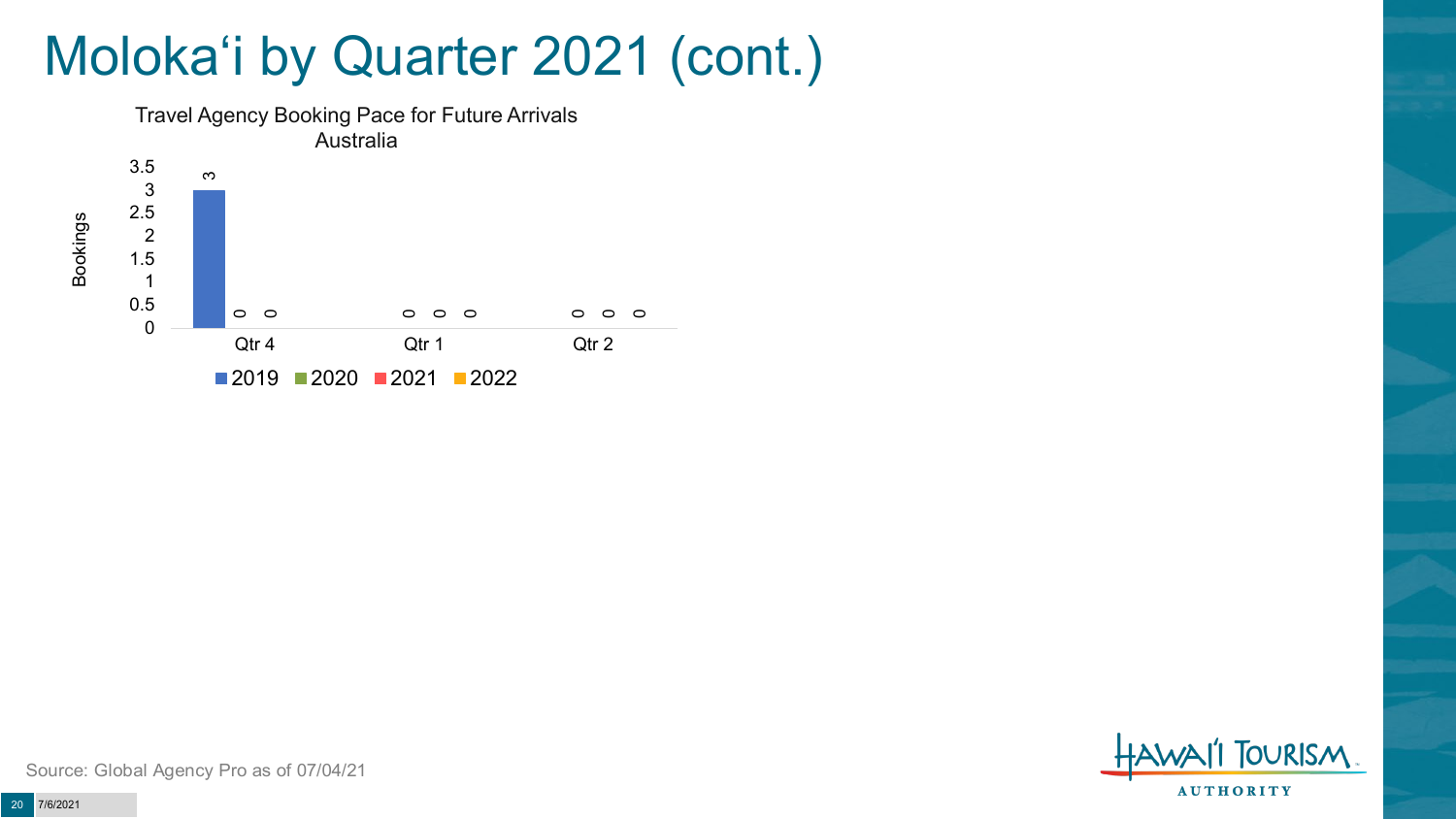## Lāna'i by Month 2021







Travel Agency Booking Pace for Future Arrivals Korea

Bookings





Source: Global Agency Pro as of 07/04/21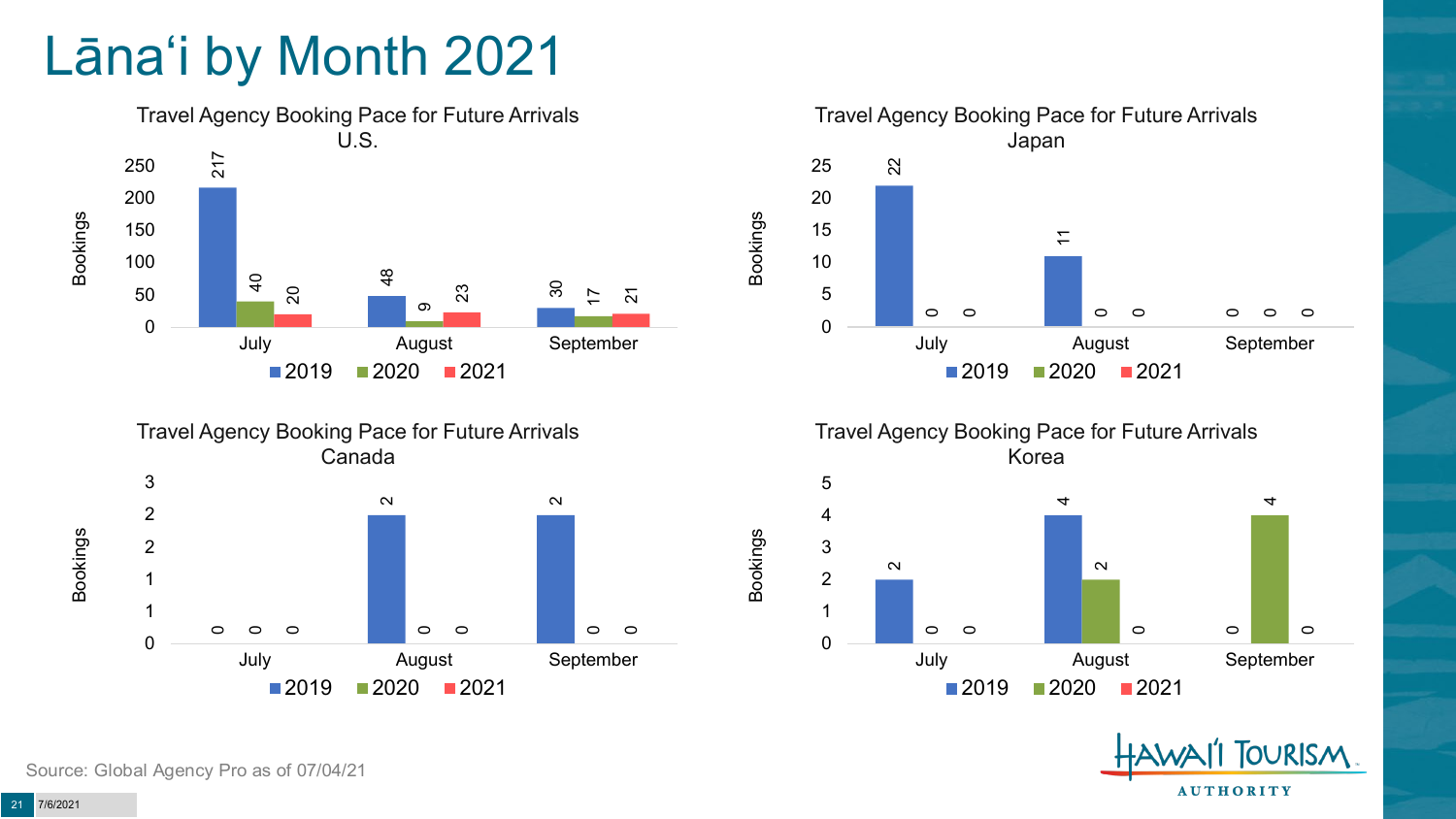# Lāna'i by Month 2021 (cont.)



**TOURISM AUTHORITY** 

Source: Global Agency Pro as of 07/04/21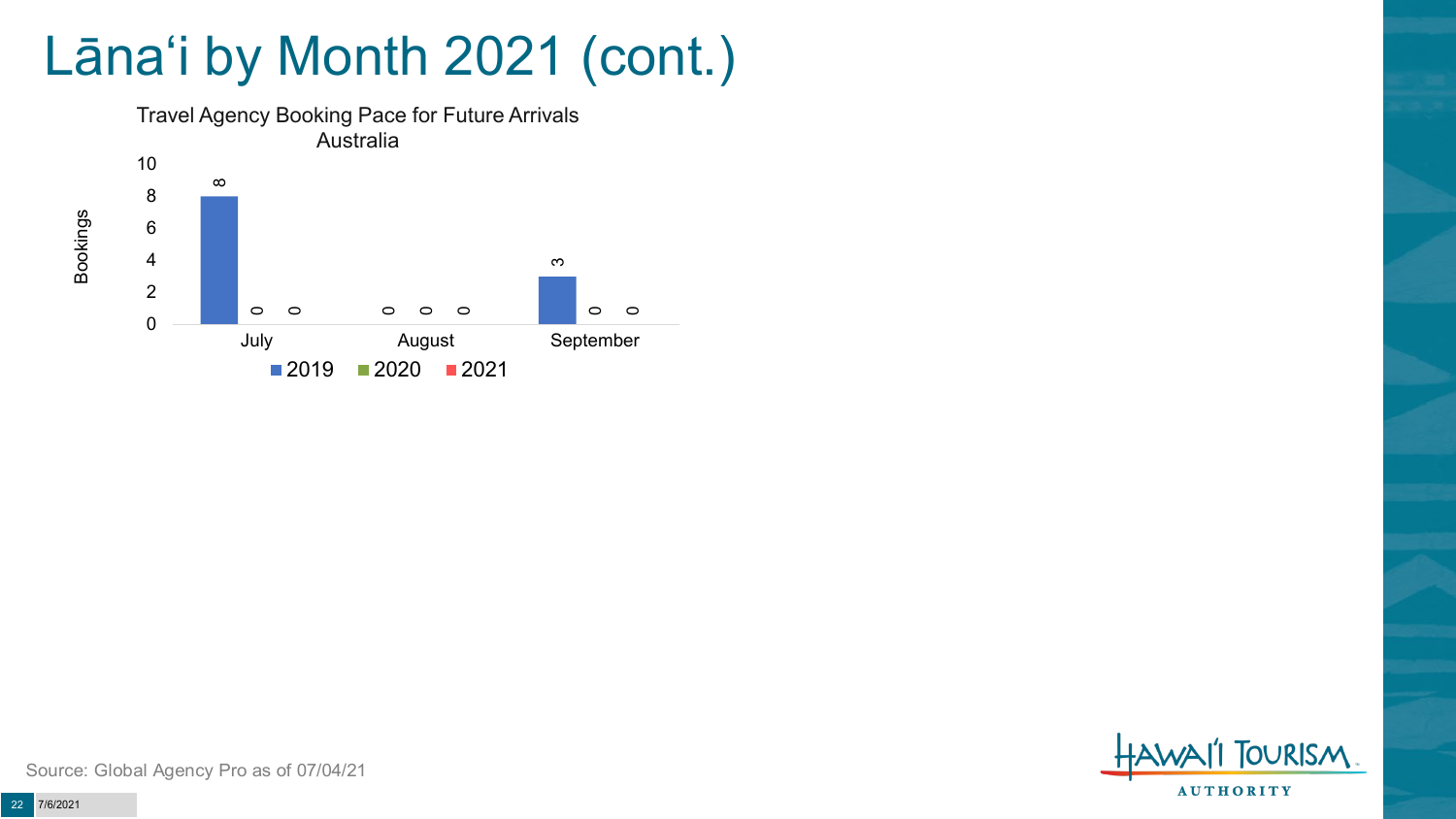### Lāna'i by Quarter 2021



Source: Global Agency Pro as of 07/04/21

**AUTHORITY** 

**OURISM**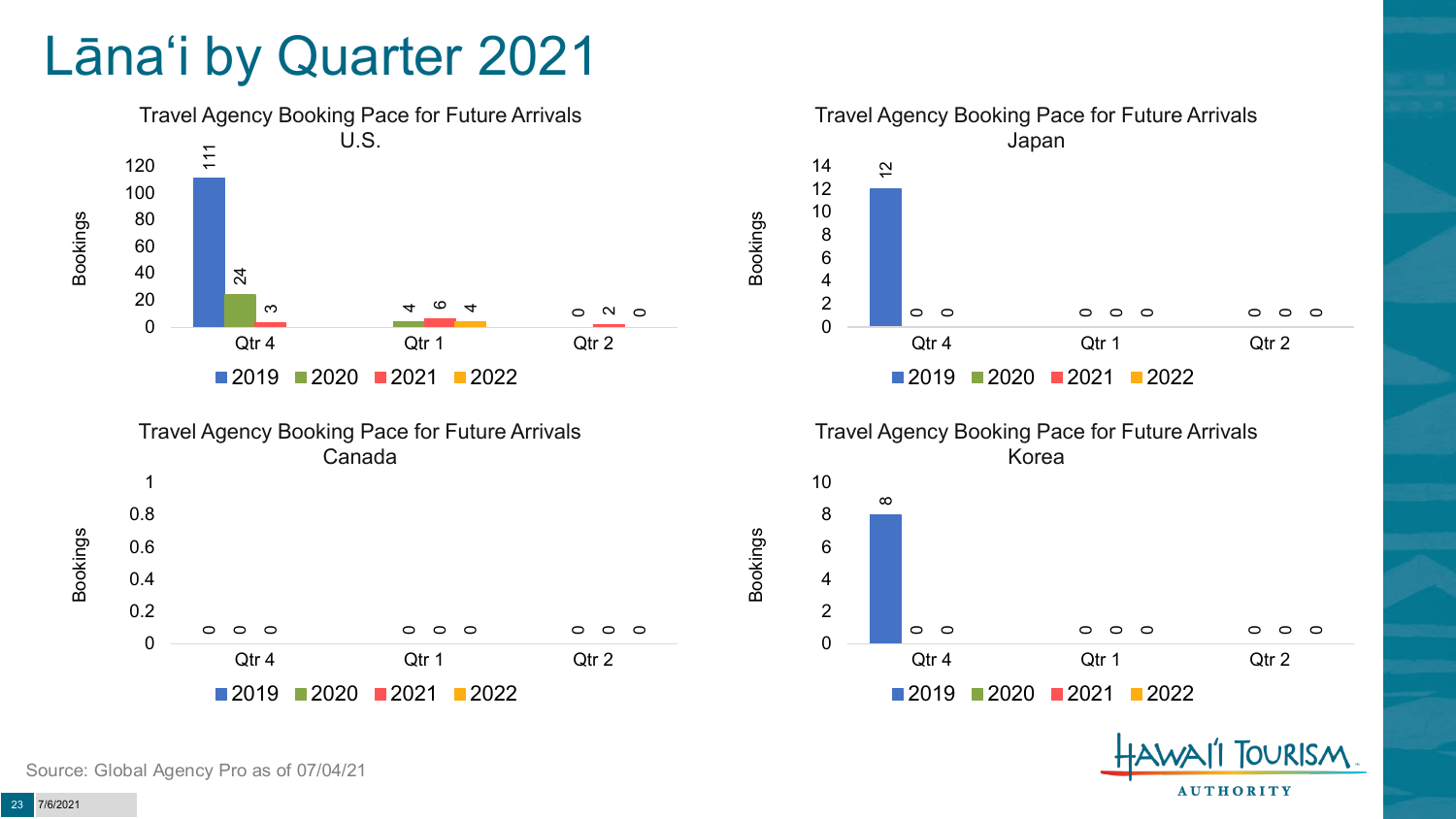### Lāna'i by Quarter 2021 (cont.)





Source: Global Agency Pro as of 07/04/21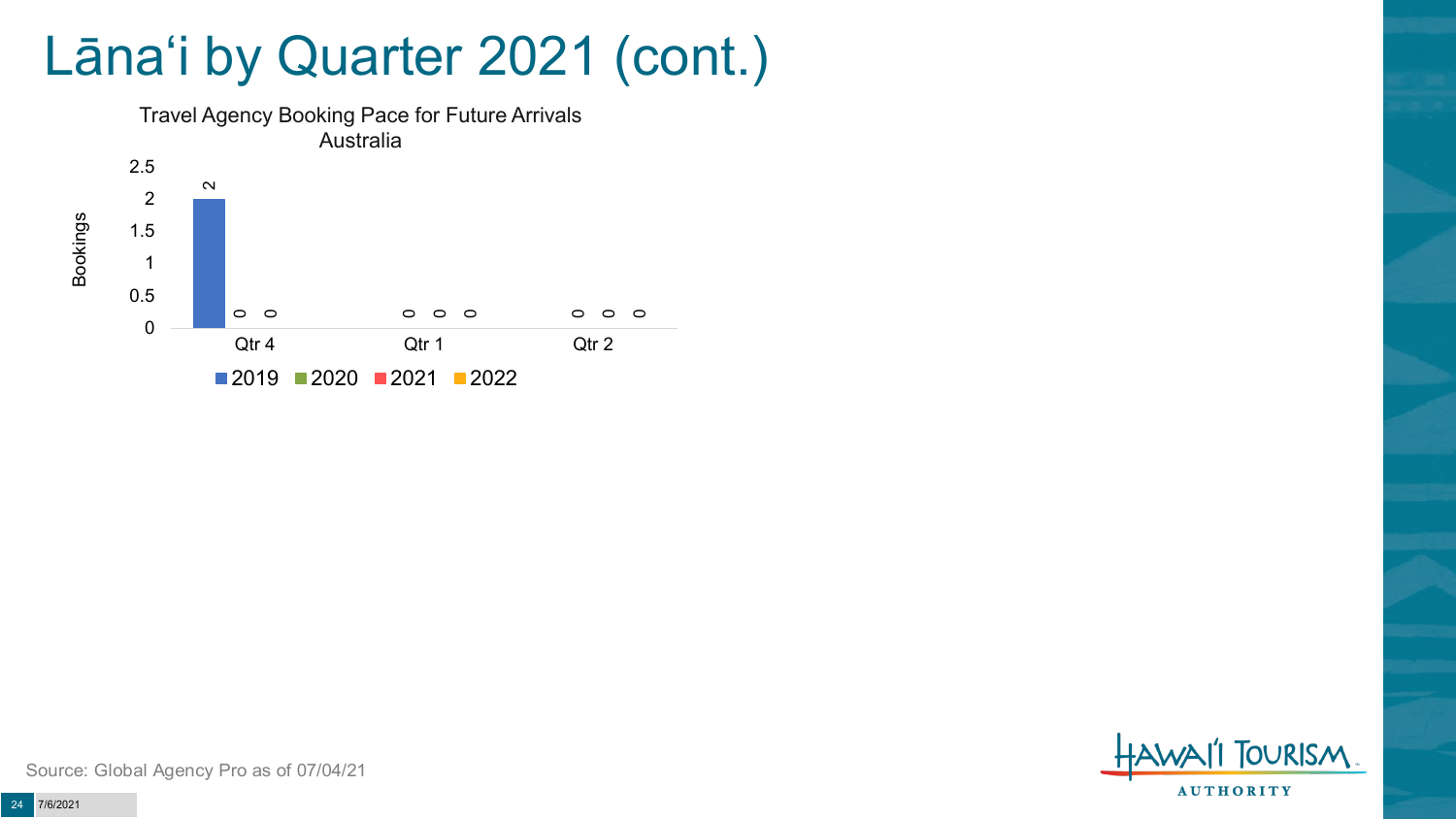# Kaua'i by Month 2021







Travel Agency Booking Pace for Future Arrivals Korea



Bookings



Source: Global Agency Pro as of 07/04/21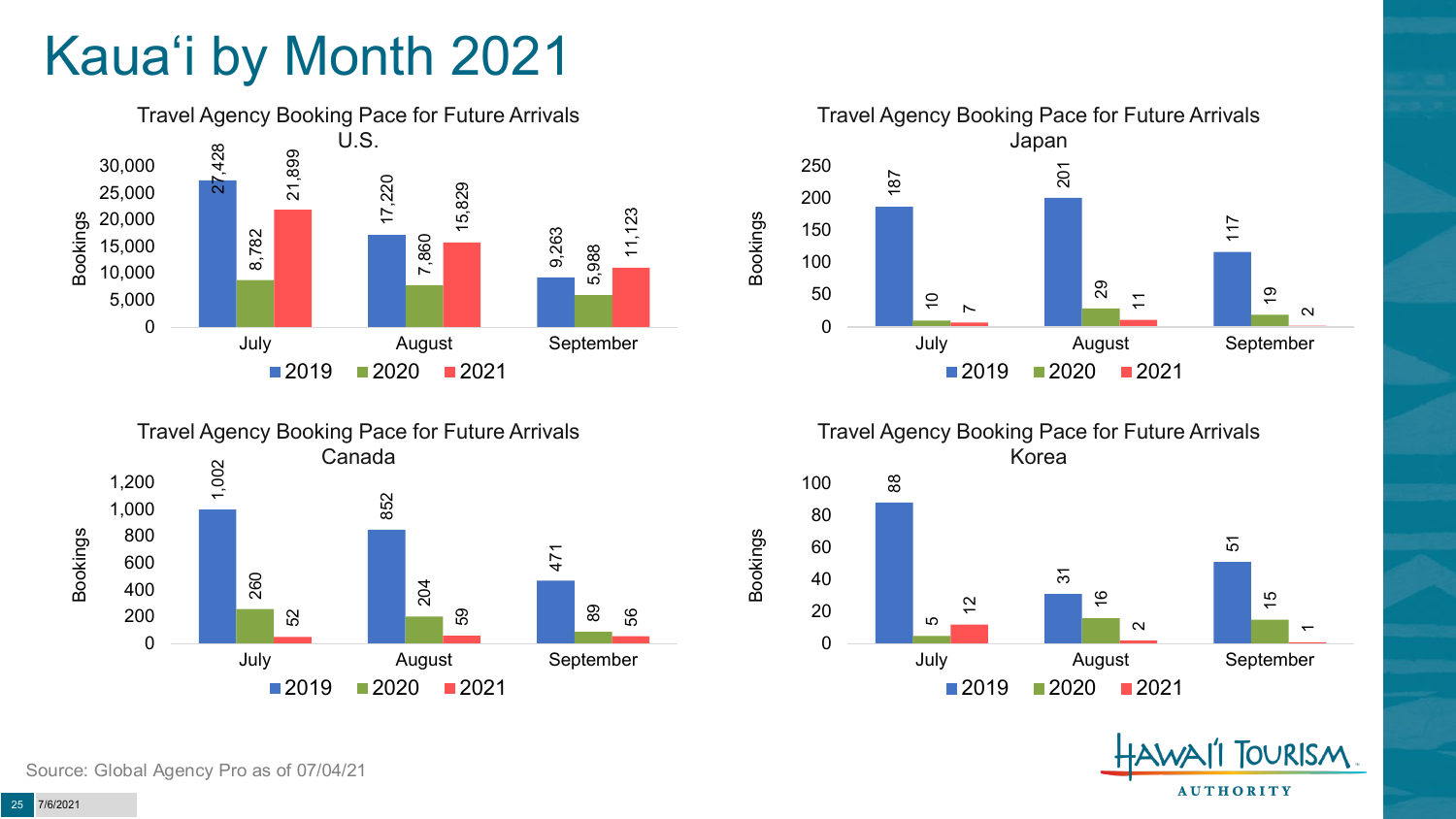# Kaua'i by Month 2021 (cont.)



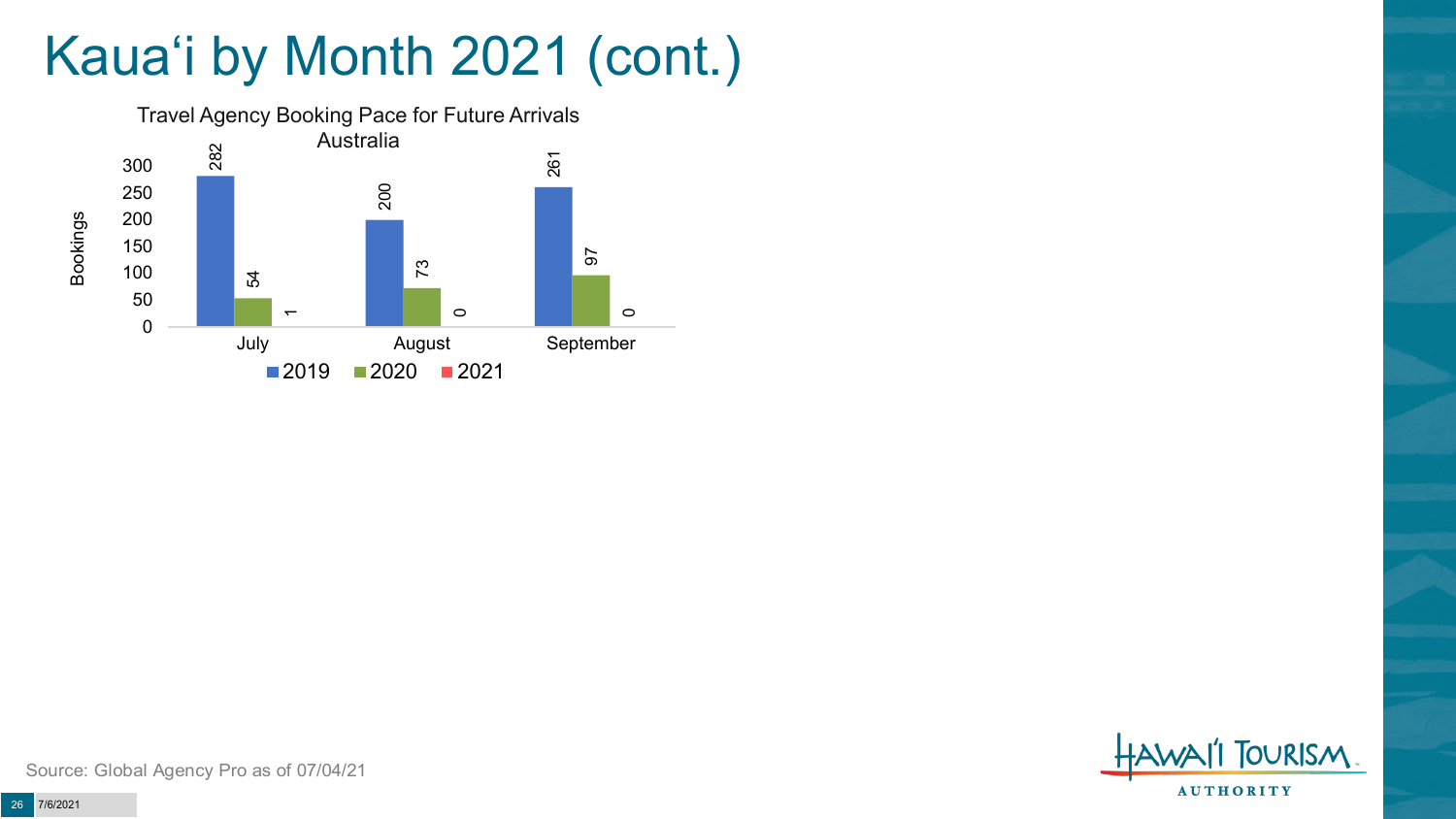## Kaua'i by Quarter 2021









Bookings



**FOURISM** 

**AUTHORITY** 

Source: Global Agency Pro as of 07/04/21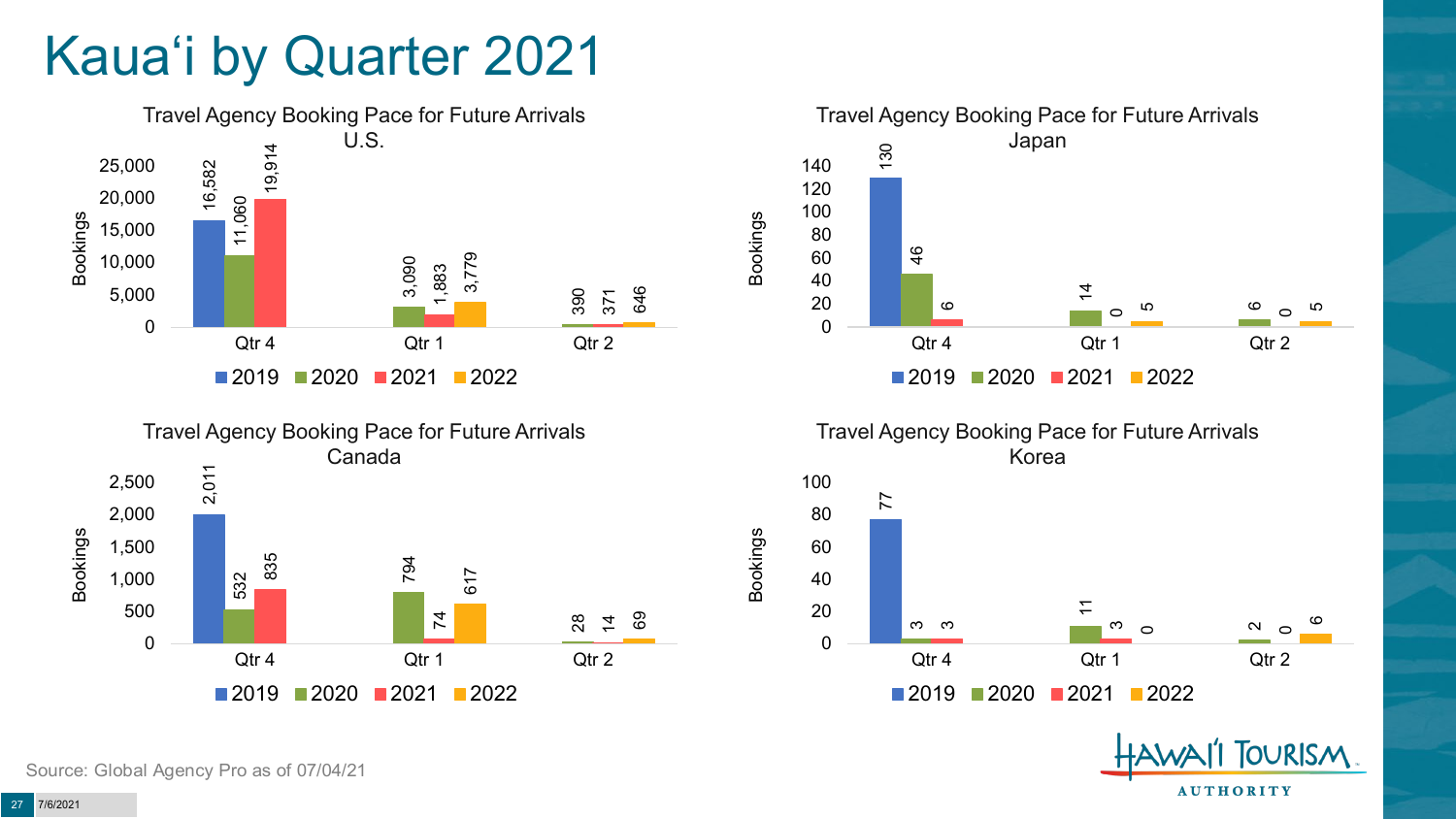### Kaua'i by Quarter 2021 (cont.)



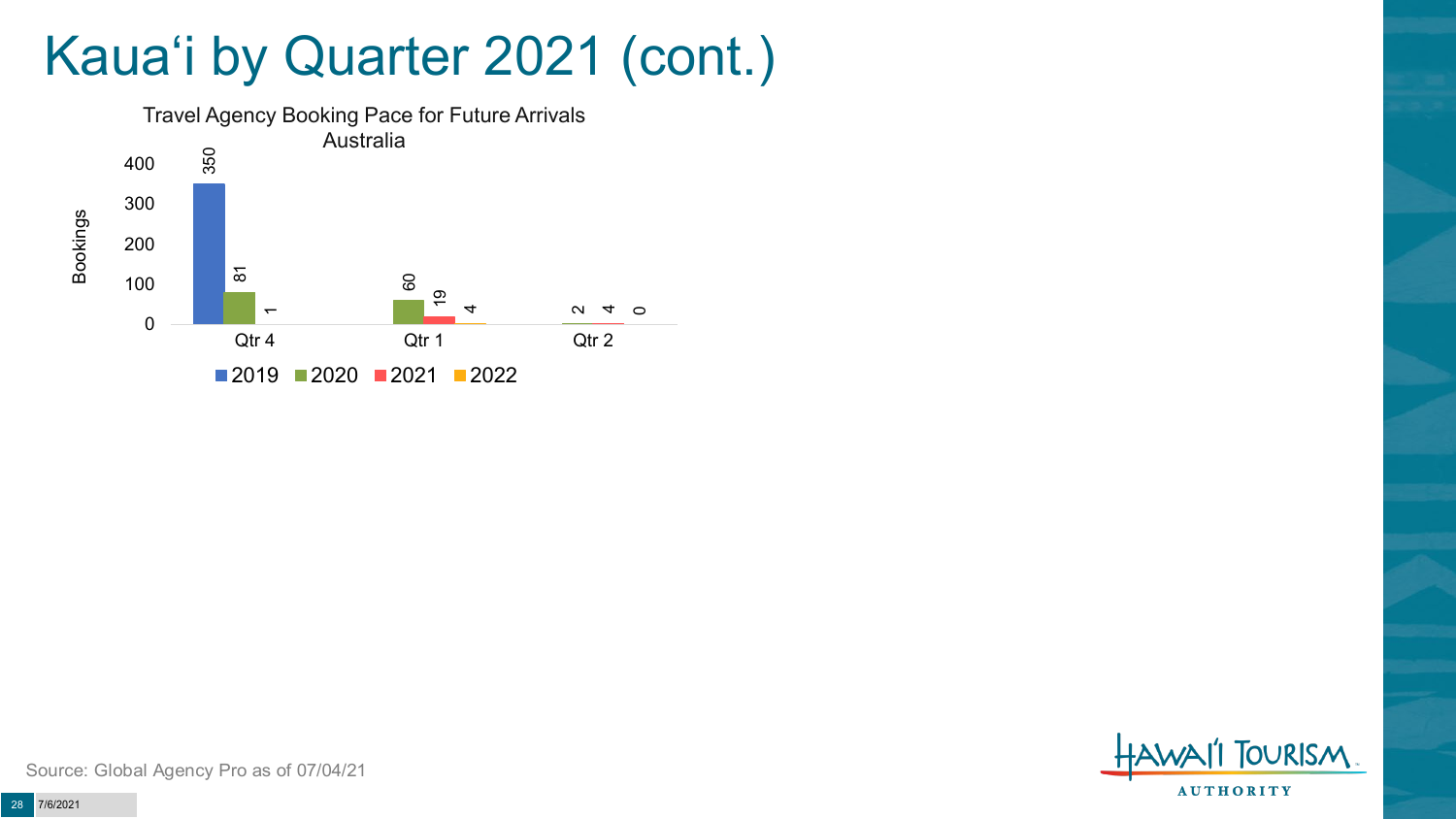# Hawai'i Island by Month 2021











Source: Global Agency Pro as of 07/04/21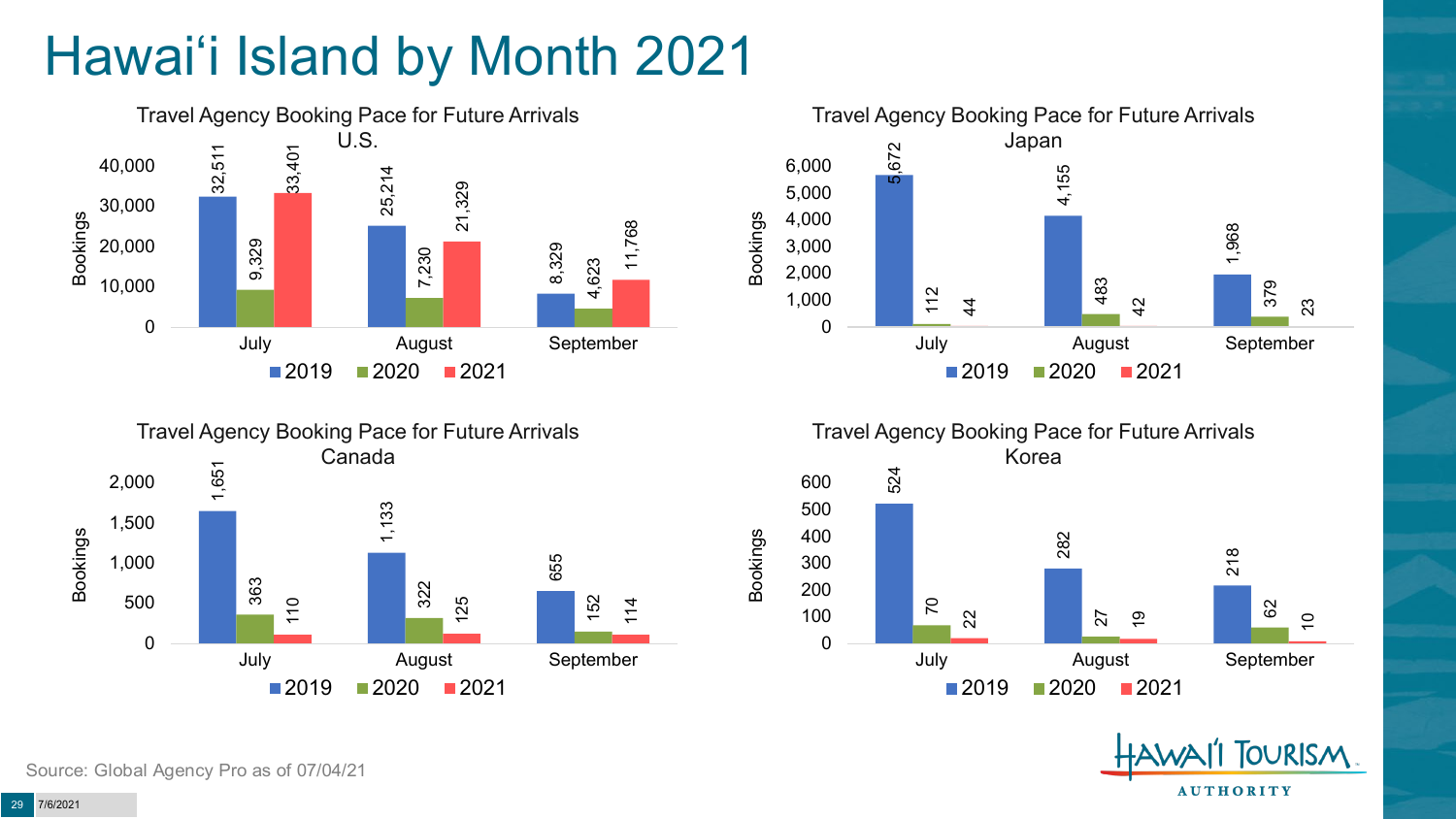# Hawai'i Island by Month 2021 (cont.)



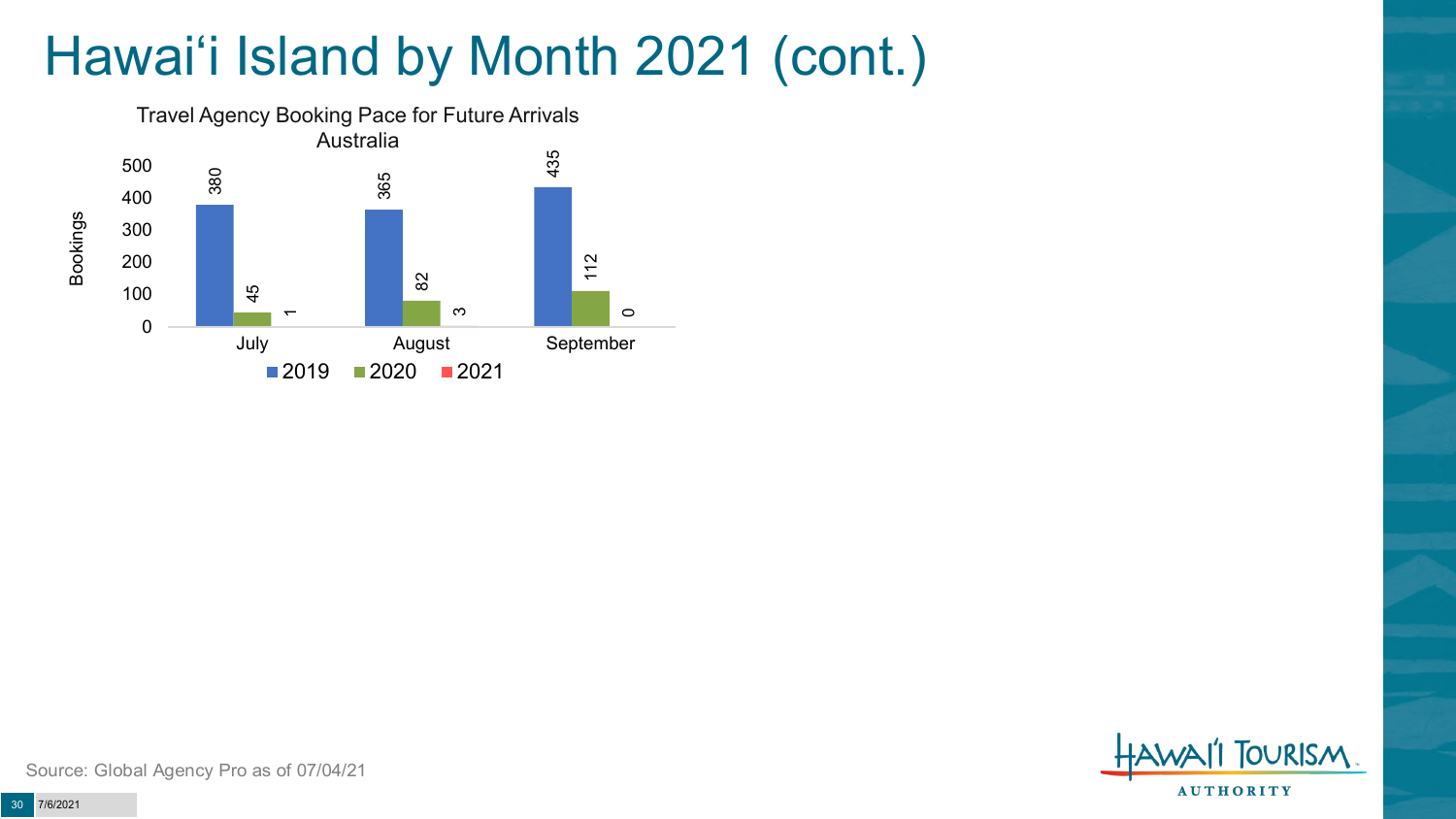# Hawai'i Island by Quarter 2021









**FOURISM** 

**AUTHORITY** 

Source: Global Agency Pro as of 07/04/21